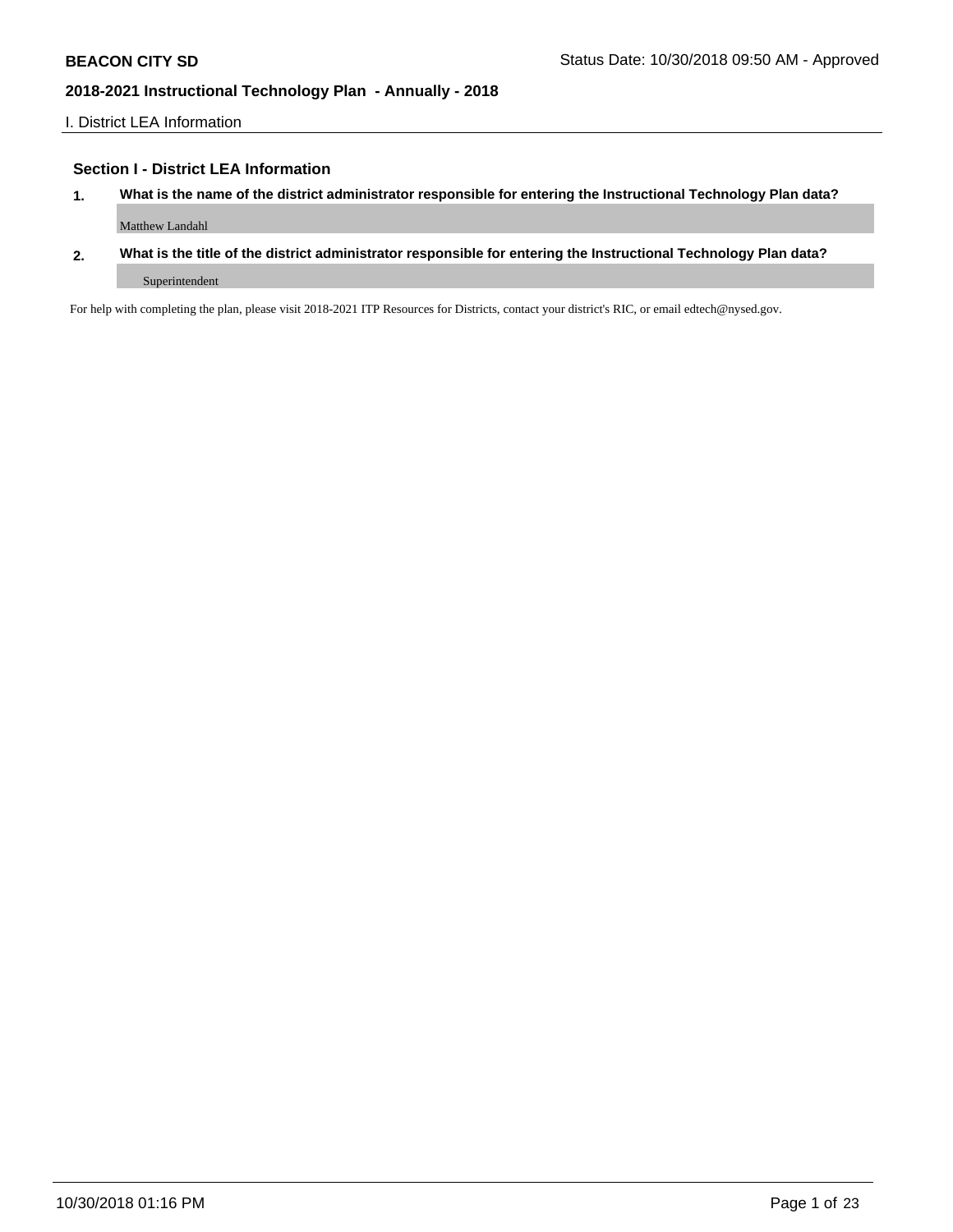### II. Strategic Technology Planning

## **Section II - Strategic Technology Planning**

#### **1. What is the overall district mission?**

The mission of the Beacon City School District is to prepare all students to meet high and challenging educational standards and to live, work, cooperate, and compete successfully in a global, multicultural society by creating and supporting an encouraging learning environment through quality programs and services which promote intellectual, physical, and cultural growth and honor cultural diversity.

#### **2. What is the vision statement that guides instructional technology use in the district?**

Accept primary responsibility for giving students a mastery of the basic skills of learning, thinking, and problem solving; for teaching them to use various media of self-expression; for instilling in them a knowledge of the social and natural sciences; for acquainting them with the richness of our heritage; and for stimulating them to productive work in the various areas of human endeavor.

#### **3. List three goals that will drive the attainment of the vision.**

|        | List Goals                                                                                                                          |
|--------|-------------------------------------------------------------------------------------------------------------------------------------|
| Goal 1 | Goal 1: Provide an array of professional development opportunities to increase staff members'<br>technology literacy and awareness. |
| Goal 2 | Goal 2: Continue to build and maintain an infrastructure that supports the educational community.                                   |
| Goal 3 | Goal 3: Provide students with access to a variety of resources that will enable them to develop<br>skills for the 21st century.     |

#### **4. Do you want to list a fourth goal that will drive attainment of the vision?**

**5. Do you want to list a fifth goal that will drive attainment of the vision?**

No

No

**6. Summarize the planning process used to develop answers to the Instructional Technology Plan questions and/or your district comprehensive instructional technology plan. Please include the stakeholder groups participating and the outcomes of the instructional technology plan development meetings.**

A sub-committee of the district's Technology Committee was formed to develop answers to the Instructional Technology Plan Questions and to develop our district's comprehensive instructional technology plan.

### **7. Please describe the professional development plan for building the capacity of educators and administrators in the attainment of the instructional technology vision.**

The district is considering the development of a virtual micro credentialing platform to help build the capacity of educator's administrators in the attainment of the instructional vision. The district is also allocating additional resources towards professional development conferences and travel that support the instructional technology vision of the district.

**8. How will the instructional technology goals be measured and evaluated during and after implementation? Be sure to include any tools or metrics that are part of this evaluation process.**

*The instructional technology goals will be measured and evaluated during and after implementation using survey data and through the analysis of software utilization date.*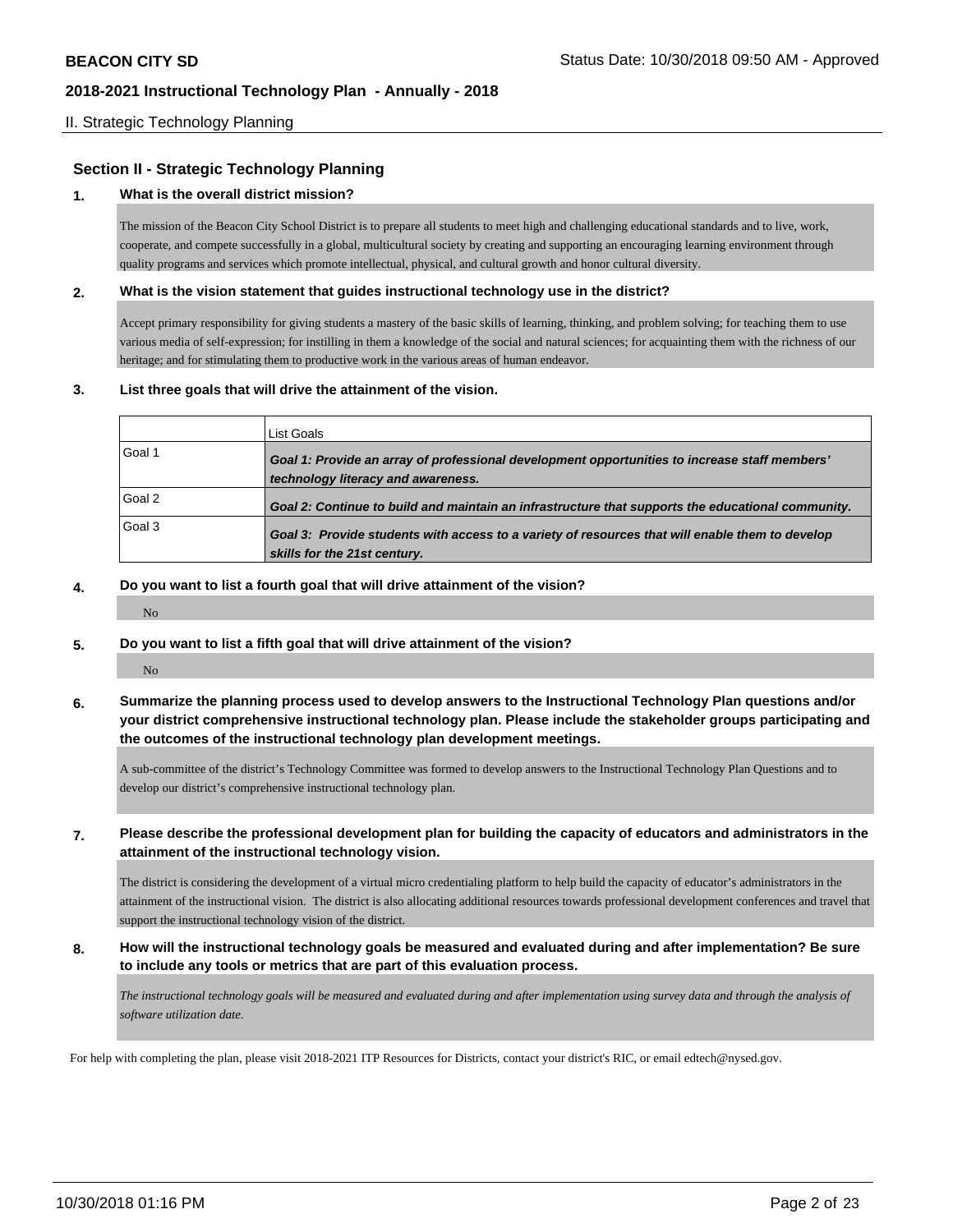## III. Action Plan - Goal 1

## **Section III - Action Plan**

**Overview**: This section requires specific action steps that will be taken in order to achieve each of the goals presented in Section II of the plan. Each goal will have its own page in the plan. For this page, copy Goal #1, which you listed in Section II, Question 3, and respond to all questions below.

### **1. Goal #1**

*Goal 1: Provide an array of professional development opportunities to increase staff members' technology literacy and awareness*

### **2. Select the NYSED goal that best aligns with this district goal.**

5. Provide access to relevant and rigorous professional development to ensure educators and leaders are proficient in the integration of learning technologies

#### **3. Target Student Population(s). Check all that apply.**

| $\boxtimes$ All students          | $\Box$ Migrant students                                    |
|-----------------------------------|------------------------------------------------------------|
| $\Box$ Pre-K-2                    | $\Box$ Homeless students                                   |
| $\Box$ Grades 3-5/6               | $\Box$ Economically disadvantaged students                 |
| $\Box$ Middle School              | $\Box$ Students between the ages of 18-21                  |
| $\Box$ High School                | $\Box$ Students who are targeted for dropout prevention or |
| $\Box$ Students with Disabilities | credit recovery programs                                   |
| $\Box$ ELL/MLLs                   | $\Box$ Other (please identify in Question 3a, below)       |

### **4. List the action steps that correspond to Goal #1 from your answer to Question 1, above.**

|               | Action    | Action Step - Description                  | Responsi   | If you     | Anticipat | Anticipat    | Anticipat |
|---------------|-----------|--------------------------------------------|------------|------------|-----------|--------------|-----------|
|               | Step -    |                                            | ble        | selected   | ed month  | ed           | ed        |
|               | Select    |                                            | Stakehol   | 'Other' R  | l of      | year of      | cost      |
|               | one       |                                            | der.       | esponsibl  | completio | completio    |           |
|               | category. |                                            | Select     | e          | n         | n            |           |
|               |           |                                            | one.       | Stakehol   |           |              |           |
|               |           |                                            |            | der in the |           |              |           |
|               |           |                                            |            | column     |           |              |           |
|               |           |                                            |            | to the     |           |              |           |
|               |           |                                            |            | left.      |           |              |           |
|               |           |                                            |            | please     |           |              |           |
|               |           |                                            |            | identify   |           |              |           |
|               |           |                                            |            | here.      |           |              |           |
|               |           |                                            |            | Otherwis   |           |              |           |
|               |           |                                            |            | e, please  |           |              |           |
|               |           |                                            |            | write      |           |              |           |
|               |           |                                            |            | "N/A."     |           |              |           |
| Action Step 1 | Curri     |                                            | Dire       | N/A        | Jun       | 202          | 166,667   |
|               | culu      | • The district may develop a district-wide | ctor       |            | e         | 1            |           |
|               | m         | technology curriculum to help guide        | of         |            | (06)      |              |           |
|               |           | technology planning, implementation,       | <b>Tec</b> |            |           |              |           |
|               |           | and training.                              | hnol       |            |           |              |           |
|               |           |                                            | ogy        |            |           |              |           |
| Action Step 2 |           |                                            |            |            |           |              |           |
|               | Curri     | • The district should create an            | Curri      | N/A        | Jun       | 202          | 166,667   |
|               | culu      | environment of collaboration where all     | culu       |            | e         | $\mathbf{1}$ |           |
|               | m         | stakeholders would have input on the       | m          |            | (06)      |              |           |
|               |           | technology professional development        | and        |            |           |              |           |
|               |           | opportunities. Once the opportunities      | Instr      |            |           |              |           |
|               |           | are established, the district will         | uctio      |            |           |              |           |
|               |           | effectively communicate the                | n          |            |           |              |           |
|               |           | opportunities to all stakeholders.         | Lea        |            |           |              |           |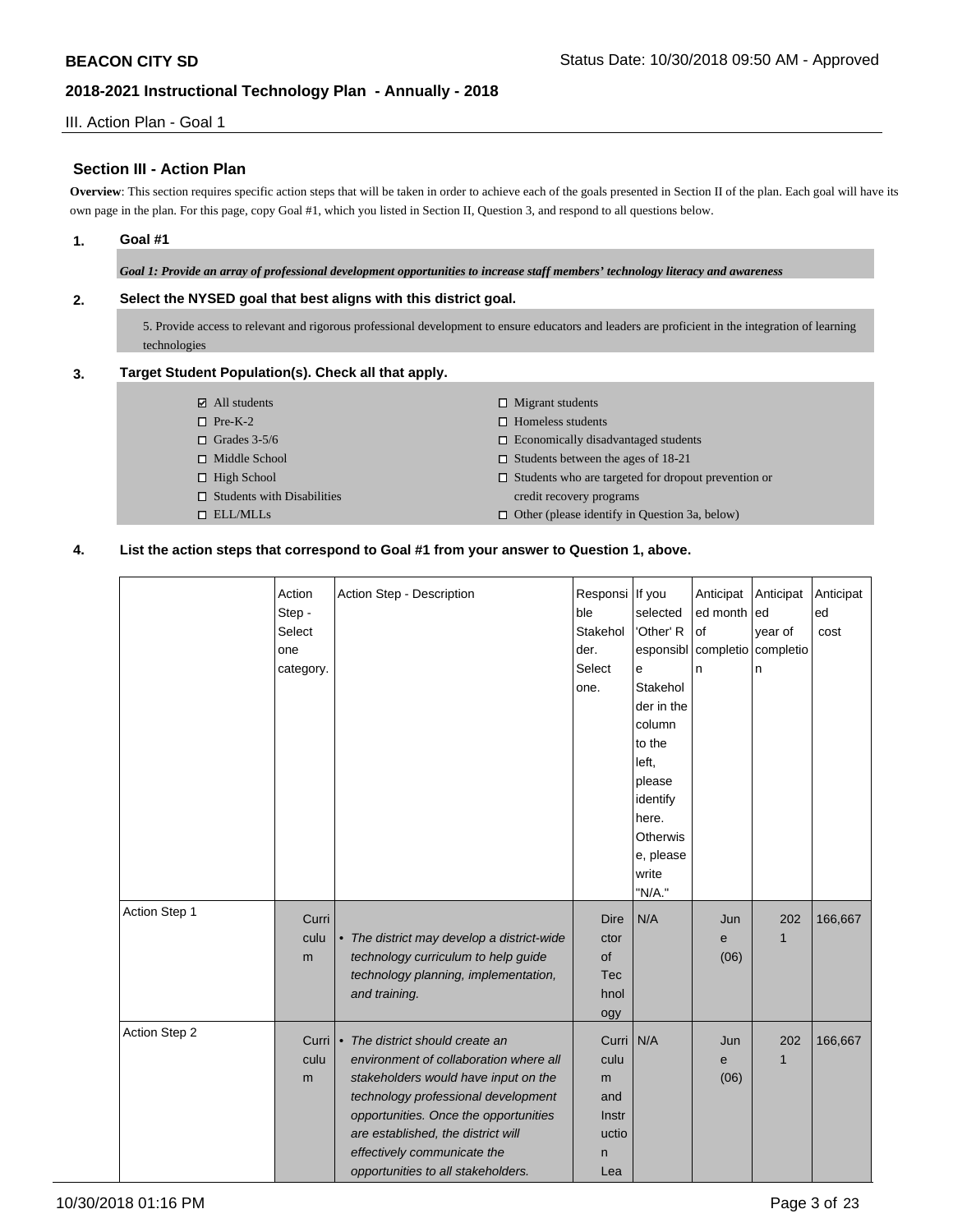III. Action Plan - Goal 1

|               | Action<br>Step -<br>Select<br>one<br>category.  | Action Step - Description                                                                                                                                                                  | Responsi If you<br>ble<br>Stakehol<br>der.<br>Select<br>one.   | selected<br>'Other' R<br>e<br>Stakehol<br>der in the<br>column<br>to the<br>left,<br>please<br>identify<br>here.<br>Otherwis<br>e, please<br>write<br>"N/A." | Anticipat<br>ed month<br>l of<br>esponsibl completio completio<br>n | Anticipat<br>led<br>year of<br>n | Anticipat<br>ed<br>cost |
|---------------|-------------------------------------------------|--------------------------------------------------------------------------------------------------------------------------------------------------------------------------------------------|----------------------------------------------------------------|--------------------------------------------------------------------------------------------------------------------------------------------------------------|---------------------------------------------------------------------|----------------------------------|-------------------------|
|               |                                                 |                                                                                                                                                                                            | der                                                            |                                                                                                                                                              |                                                                     |                                  |                         |
| Action Step 3 | Prof<br>essi<br>onal<br>Dev<br>elop<br>men<br>t | • The district will engage in community<br>partnerships to create professional<br>learning opportunities for both students<br>and staff.                                                   | Curri<br>culu<br>m<br>and<br>Instr<br>uctio<br>n<br>Lea<br>der | N/A                                                                                                                                                          | Jun<br>e<br>(06)                                                    | 202                              | 166,667                 |
| Action Step 4 | Cyb<br>erse<br>curit<br>y                       | • The district will be committed to<br>ensuring that all users are aware of the<br>policies and protocols in place<br>regarding cybersecurity and data<br>privacy to mitigate those risks. | <b>Dire</b><br>ctor<br>of<br><b>Tec</b><br>hnol<br>ogy         | N/A                                                                                                                                                          | Jun<br>e<br>(06)                                                    | 202<br>1                         | 166,667                 |

## **5. This question is optional.**

**If more action steps are needed, continue to list the action steps that correspond to Goal #1 from your answer to Question 1, above.**

|               | Action       | Action Step - Description                | Responsi If you |            | Anticipat                         | Anticipat | Anticipat |
|---------------|--------------|------------------------------------------|-----------------|------------|-----------------------------------|-----------|-----------|
|               | Step -       |                                          | lble.           | selected   | ed month led                      |           | ed        |
|               | Select       |                                          | Stakehol        | 'Other' R  | lof                               | year of   | cost      |
|               | one          |                                          | der.            |            | esponsibl   completio   completio |           |           |
|               | category.    |                                          | Select          | e          | n                                 | In        |           |
|               |              |                                          | one.            | Stakehol   |                                   |           |           |
|               |              |                                          |                 | der in the |                                   |           |           |
|               |              |                                          |                 | column     |                                   |           |           |
|               |              |                                          |                 | to the     |                                   |           |           |
|               |              |                                          |                 | left,      |                                   |           |           |
|               |              |                                          |                 | please     |                                   |           |           |
|               |              |                                          |                 | identify   |                                   |           |           |
|               |              |                                          |                 | here.      |                                   |           |           |
| Action Step 5 | <b>Staff</b> | This committee believes that in order to | Sup             | N/A        | Jun                               | 202       | 166,667   |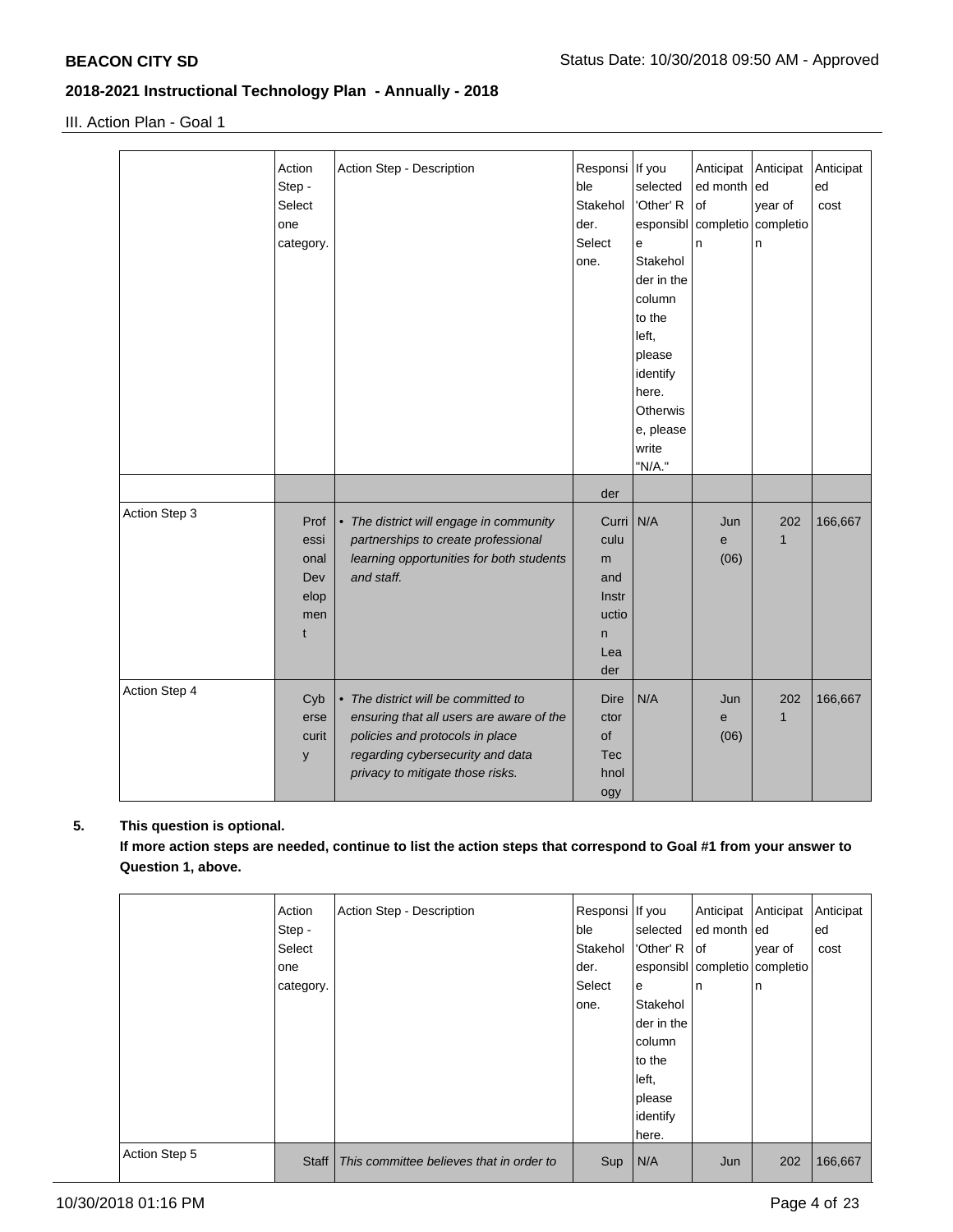III. Action Plan - Goal 1

|               | Action<br>Step -<br>Select | Action Step - Description                | Responsi If you<br>ble<br>Stakehol | selected<br>'Other' R | Anticipat<br>ed month<br>of | Anticipat<br>led | Anticipat<br>ed<br>cost |
|---------------|----------------------------|------------------------------------------|------------------------------------|-----------------------|-----------------------------|------------------|-------------------------|
|               | one                        |                                          | der.                               | esponsibl             | completio completio         | year of          |                         |
|               | category.                  |                                          | Select                             | e                     | n                           | n                |                         |
|               |                            |                                          | one.                               | Stakehol              |                             |                  |                         |
|               |                            |                                          |                                    | der in the            |                             |                  |                         |
|               |                            |                                          |                                    | column                |                             |                  |                         |
|               |                            |                                          |                                    | to the                |                             |                  |                         |
|               |                            |                                          |                                    | left,                 |                             |                  |                         |
|               |                            |                                          |                                    | please                |                             |                  |                         |
|               |                            |                                          |                                    | identify              |                             |                  |                         |
|               |                            |                                          |                                    | here.                 |                             |                  |                         |
|               | ing                        | meet the needs described in these action | erint                              |                       | e                           | $\mathbf{1}$     |                         |
|               |                            | steps, the district should consider the  | end                                |                       | (06)                        |                  |                         |
|               |                            | addition of at least one Educational     | ent                                |                       |                             |                  |                         |
|               |                            | <b>Technology Coach</b>                  |                                    |                       |                             |                  |                         |
| Action Step 6 | <b>Bud</b>                 | • To meet the needs described in these   | <b>Busi</b>                        | N/A                   | Jun                         | 202              | 166,667                 |
|               | geti                       | action steps, the district will need to  | ness                               |                       | e                           | 1                |                         |
|               | ng                         | appropriate adequate funding for         | Offic                              |                       | (06)                        |                  |                         |
|               |                            | staffing and professional development    | ial                                |                       |                             |                  |                         |
|               |                            | costs.                                   |                                    |                       |                             |                  |                         |
| Action Step 7 | (No                        | (No Response)                            | (No                                | (No                   | (No                         | (No              | (No                     |
|               | <b>Res</b>                 |                                          | <b>Res</b>                         | Respons               | <b>Res</b>                  | Res              | Respons                 |
|               | pon                        |                                          | pon                                | e)                    | pon                         | pon              | e)                      |
|               | se)                        |                                          | se)                                |                       | se)                         | se)              |                         |
| Action Step 8 |                            |                                          |                                    |                       |                             |                  |                         |
|               | (No                        | (No Response)                            | (No                                | (No                   | (No                         | (No              | (No                     |
|               | Res                        |                                          | Res                                | Respons               | Res                         | <b>Res</b>       | Respons                 |
|               | pon                        |                                          | pon                                | e)                    | pon                         | pon              | e)                      |
|               | se)                        |                                          | se)                                |                       | se)                         | se)              |                         |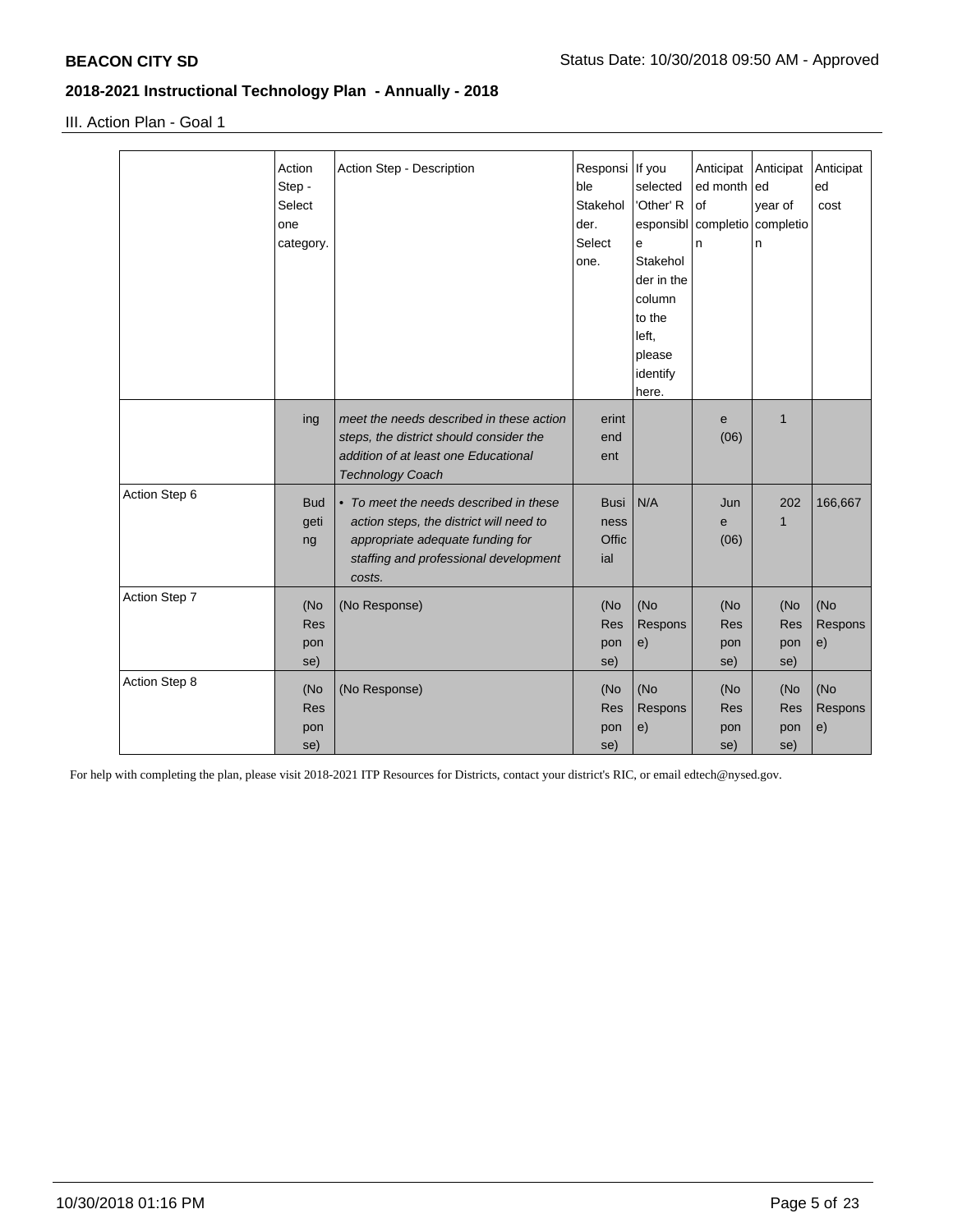III. Action Plan - Goal 2

## **Section III - Action Plan**

Copy Goal #2, which you listed in Section II, Question 3,and respond to all questions below.

### **1. Goal #2**

*Goal 2: Continue to build and maintain an infrastructure that supports the educational community.*

### **2. Select the NYSED goal that best aligns with this district goal.**

4. Design, implement, and sustain a robust, secure network to ensure sufficient, reliable high-speed connectivity for learners, educators, and leaders

### **3. Target Student Population(s)**

| $\boxtimes$ All students          | $\Box$ Migrant students                                    |
|-----------------------------------|------------------------------------------------------------|
| $\Box$ Pre-K-2                    | $\Box$ Homeless students                                   |
| $\Box$ Grades 3-5/6               | $\Box$ Economically disadvantaged students                 |
| $\Box$ Middle School              | $\Box$ Students between the ages of 18-21                  |
| $\Box$ High School                | $\Box$ Students who are targeted for dropout prevention or |
| $\Box$ Students with Disabilities | credit recovery programs                                   |
| $\Box$ ELL/MLLs                   | $\Box$ Other (please identify in Question 3a, below)       |

### **4. List the action steps that correspond to Goal #2 from your answer to Question 1, above.**

|               | Action<br>Step -<br>Select<br>one<br>category. | Action Step - Description                                                                                                                                                                                                                              | Responsi If you<br>ble<br>Stakehol<br>der.<br>Select<br>one.   | selected<br>'Other' R<br>esponsibl<br>e<br>Stakehol<br>der in the<br>column<br>to the<br>left.<br>please<br>identify | Anticipat<br>ed month ed<br>of<br>n. | Anticipat<br>year of<br>completio completio<br>n | Anticipat<br>ed<br>cost |
|---------------|------------------------------------------------|--------------------------------------------------------------------------------------------------------------------------------------------------------------------------------------------------------------------------------------------------------|----------------------------------------------------------------|----------------------------------------------------------------------------------------------------------------------|--------------------------------------|--------------------------------------------------|-------------------------|
|               |                                                |                                                                                                                                                                                                                                                        |                                                                | here.<br>Otherwis<br>e, please<br>write<br>"N/A."                                                                    |                                      |                                                  |                         |
| Action Step 1 | Lear<br>ning<br>Spa<br>ces                     | • The district should conduct an<br>evaluation of its current learning<br>spaces and infrastructure needs.<br>Based on the findings, the district<br>should develop an enhancement or<br>replacement plan based on current<br>research and literature. | Curri<br>culu<br>m<br>and<br>Instr<br>uctio<br>n<br>Lea<br>der | N/A                                                                                                                  | Jun<br>e<br>(06)                     | 202<br>1                                         | 500,000                 |
| Action Step 2 | Infra<br>stru<br>ctur<br>$\mathbf{e}$          | The district should ensure that it has<br>adequate network infrastructure to<br>support the educational community's<br>needs such as, switching, cabling,<br>phones, security, etc.                                                                    | <b>Dire</b><br>ctor<br>of<br><b>Tec</b><br>hnol<br>ogy         | N/A                                                                                                                  | Jun<br>$\mathbf e$<br>(06)           | 202<br>$\mathbf{1}$                              | 500,000                 |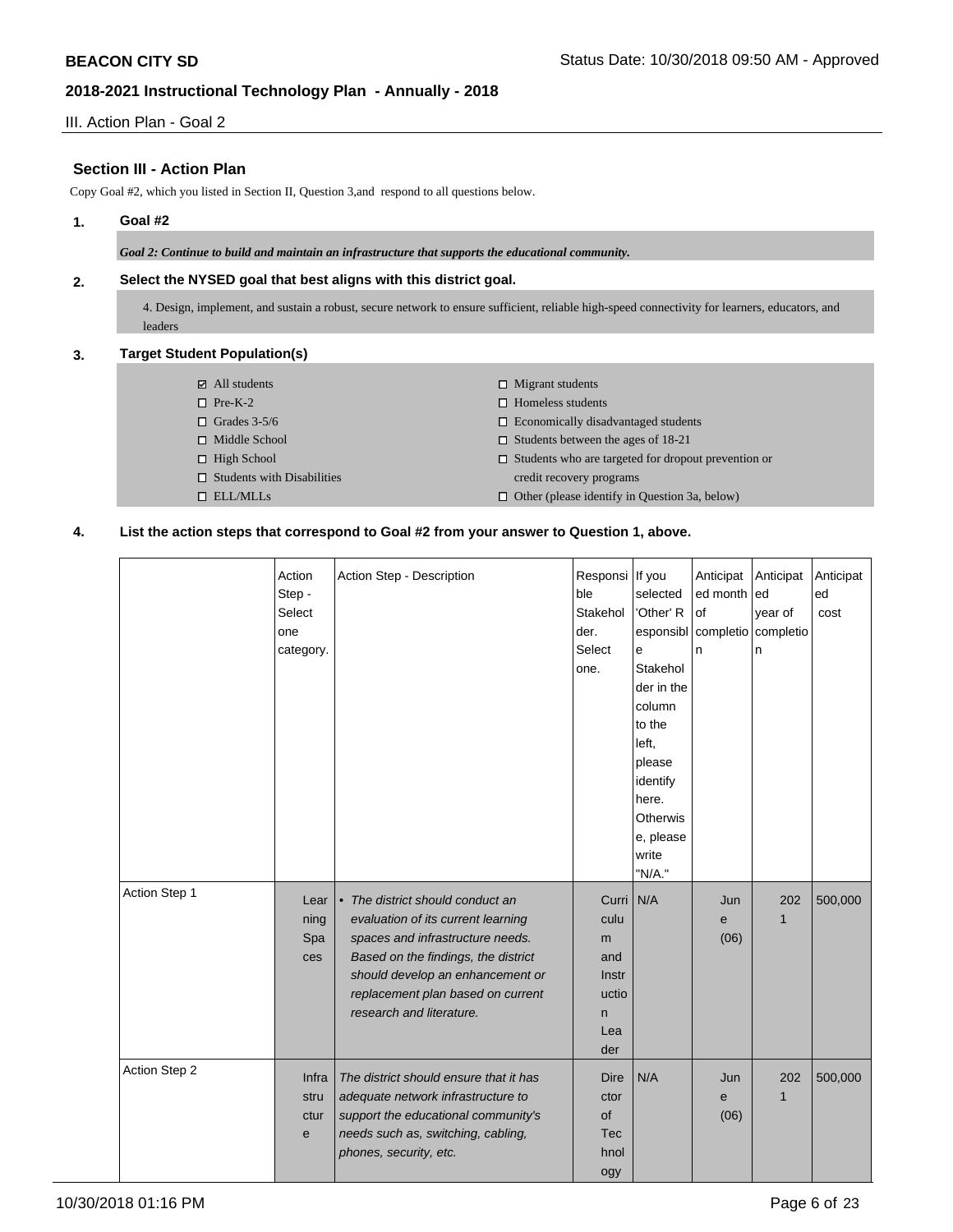III. Action Plan - Goal 2

|               | Action       | Action Step - Description                 | Responsi   If you |            | Anticipat           | Anticipat | Anticipat |
|---------------|--------------|-------------------------------------------|-------------------|------------|---------------------|-----------|-----------|
|               | Step -       |                                           | ble               | selected   | ed month ed         |           | ed        |
|               | Select       |                                           | Stakehol          | 'Other' R  | of                  | year of   | cost      |
|               | one          |                                           | der.              | esponsibl  | completio completio |           |           |
|               | category.    |                                           | Select            | e          | n                   | n         |           |
|               |              |                                           | one.              | Stakehol   |                     |           |           |
|               |              |                                           |                   | der in the |                     |           |           |
|               |              |                                           |                   | column     |                     |           |           |
|               |              |                                           |                   | to the     |                     |           |           |
|               |              |                                           |                   | left,      |                     |           |           |
|               |              |                                           |                   | please     |                     |           |           |
|               |              |                                           |                   | identify   |                     |           |           |
|               |              |                                           |                   | here.      |                     |           |           |
|               |              |                                           |                   | Otherwis   |                     |           |           |
|               |              |                                           |                   | e, please  |                     |           |           |
|               |              |                                           |                   | write      |                     |           |           |
|               |              |                                           |                   | "N/A."     |                     |           |           |
| Action Step 3 | Prof         | • The district should ensure professional | <b>Dire</b>       | N/A        | Jun                 | 202       | 500,000   |
|               | essi         | development is provided for any           | ctor              |            | e                   | 1         |           |
|               | onal         | additional infrastructure installation.   | of                |            | (06)                |           |           |
|               | Dev          |                                           | <b>Tec</b>        |            |                     |           |           |
|               | elop         |                                           | hnol              |            |                     |           |           |
|               | men          |                                           | ogy               |            |                     |           |           |
|               | $\mathsf{t}$ |                                           |                   |            |                     |           |           |
| Action Step 4 |              |                                           |                   |            |                     |           |           |
|               | Staff        | • The district may need to look at        | Sup               | N/A        | Jun                 | 202       | 500,000   |
|               | ing          | increasing staffing to support            | erint             |            | e                   | 1         |           |
|               |              | infrastructure upgrades.                  | end               |            | (06)                |           |           |
|               |              |                                           | ent               |            |                     |           |           |

## **5. This question is optional.**

**If more action steps are needed, continue to list the action steps that correspond to Goal #2 from your answer to Question 1, above.**

|               | Action<br>Step -<br>Select<br>one<br>category. | Action Step - Description                                                                                                                              | Responsi   If you<br>ble<br>Stakehol<br>der.<br>Select on Ible<br>е. | chose<br>"Other"<br>Stakehol<br>der in the<br>column<br>to the<br>left,<br>please | Anticipat<br>ed month ed<br>of<br>ln. | Anticipat<br>year of<br>Responsi   completio   completio  <br>In | Anticipat<br>ed<br>cost |
|---------------|------------------------------------------------|--------------------------------------------------------------------------------------------------------------------------------------------------------|----------------------------------------------------------------------|-----------------------------------------------------------------------------------|---------------------------------------|------------------------------------------------------------------|-------------------------|
|               |                                                |                                                                                                                                                        |                                                                      | identify<br>here.                                                                 |                                       |                                                                  |                         |
| Action Step 5 | <b>Bud</b><br>geti<br>ng                       | • To meet the needs described in these<br>action steps, the district will need to<br>appropriate adequate funding for<br>infrastructure upgrade costs. | Busi<br>ness<br>Offic<br>ial                                         | N/A                                                                               | Jun<br>e<br>(06)                      | 202                                                              | 500,000                 |
| Action Step 6 | (No<br><b>Res</b>                              | (No Response)                                                                                                                                          | (No<br><b>Res</b>                                                    | (No<br>Respons                                                                    | (No<br><b>Res</b>                     | (No<br>Res                                                       | (No<br>Respons          |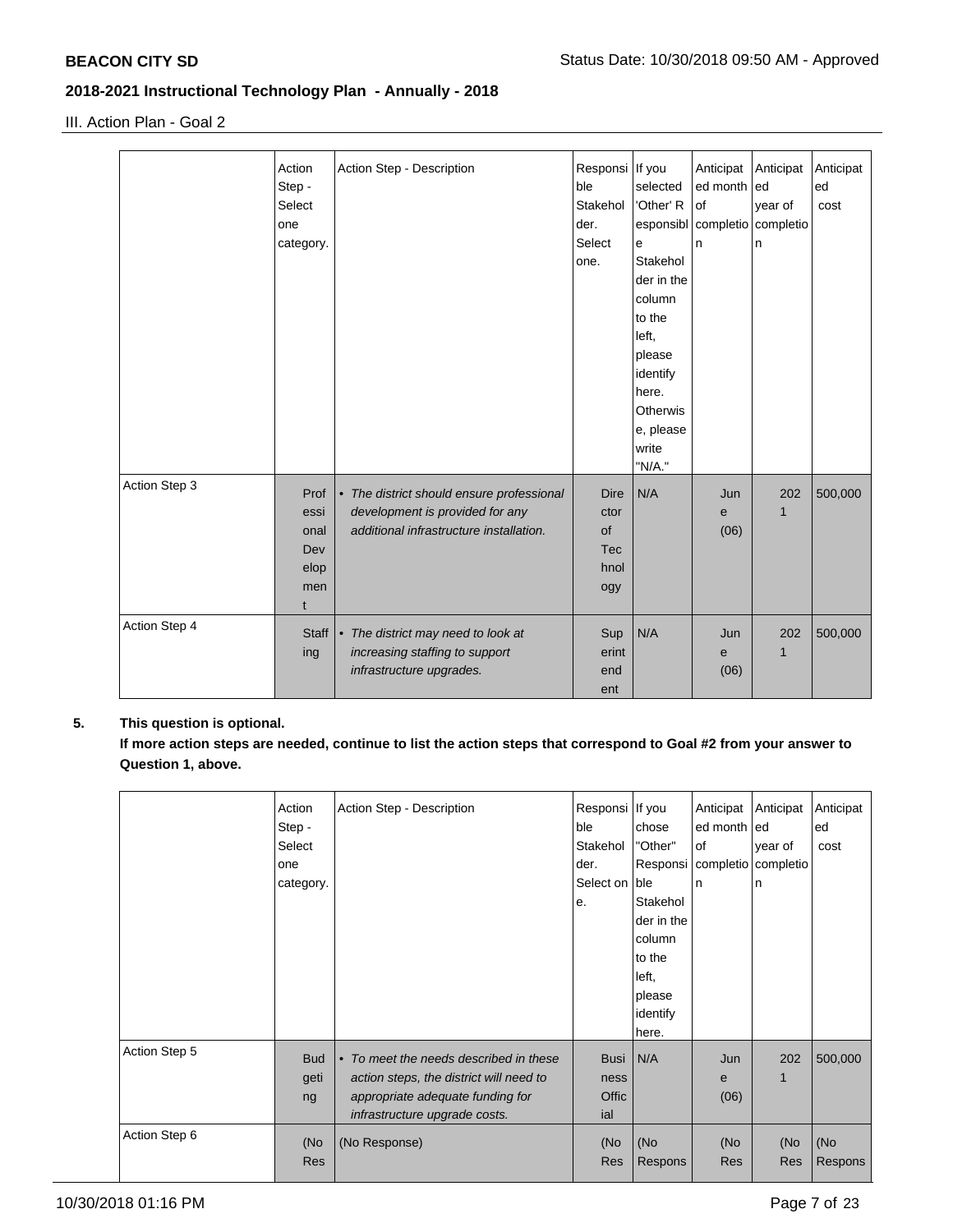III. Action Plan - Goal 2

|               | Action     | Action Step - Description | Responsi   If you |            | Anticipat   | Anticipat                        | Anticipat |
|---------------|------------|---------------------------|-------------------|------------|-------------|----------------------------------|-----------|
|               | Step -     |                           | ble               | chose      | ed month ed |                                  | ed        |
|               | Select     |                           | Stakehol          | "Other"    | of          | year of                          | cost      |
|               | one        |                           | der.              |            |             | Responsi   completio   completio |           |
|               | category.  |                           | Select on ble     |            | n           | ln.                              |           |
|               |            |                           | е.                | Stakehol   |             |                                  |           |
|               |            |                           |                   | der in the |             |                                  |           |
|               |            |                           |                   | column     |             |                                  |           |
|               |            |                           |                   | to the     |             |                                  |           |
|               |            |                           |                   | left,      |             |                                  |           |
|               |            |                           |                   | please     |             |                                  |           |
|               |            |                           |                   | identify   |             |                                  |           |
|               |            |                           |                   | here.      |             |                                  |           |
|               | pon        |                           | pon               | e)         | pon         | pon                              | e)        |
|               | se)        |                           | se)               |            | se)         | se)                              |           |
| Action Step 7 |            |                           |                   |            |             |                                  |           |
|               | (No        | (No Response)             | (No               | (No        | (No         | (No                              | (No       |
|               | <b>Res</b> |                           | Res               | Respons    | <b>Res</b>  | <b>Res</b>                       | Respons   |
|               | pon        |                           | pon               | e)         | pon         | pon                              | e)        |
|               | se)        |                           | se)               |            | se)         | se)                              |           |
| Action Step 8 | (No        | (No Response)             | (No               | (No        | (No         | (No                              | (No       |
|               | <b>Res</b> |                           | <b>Res</b>        | Respons    | <b>Res</b>  | <b>Res</b>                       | Respons   |
|               | pon        |                           | pon               | e)         | pon         | pon                              | e)        |
|               | se)        |                           | se)               |            | se)         | se)                              |           |
|               |            |                           |                   |            |             |                                  |           |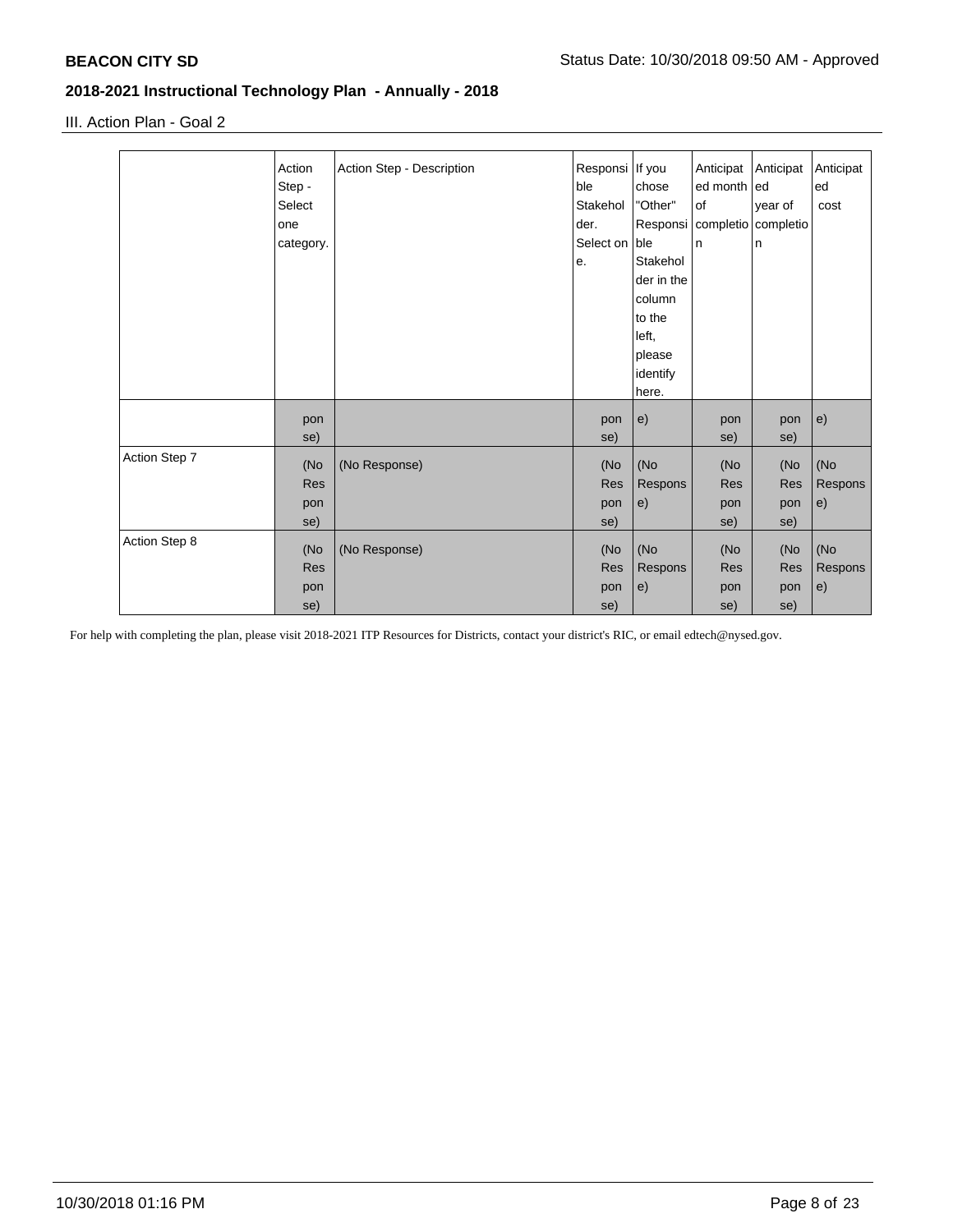III. Action Plan - Goal 3

## **Section III - Action Plan**

Copy Goal # 3, which you listed in Section II, Question 3, and respond to all questions below.

## **1. Goal #3**

*Goal 3: Provide students with access to a variety of resources that will enable them to develop skills for the 21st century.*

### **2. Select the NYSED goal that best aligns with this district goal.**

2. Provide technology-enhanced, culturally- and linguistically-responsive learning environments to support improved teaching and learning

### **3. Target Student Population(s)**

- All students
- $\Box$  Pre-K-2
- $\Box$  Grades 3-5/6
- □ Middle School
- $\Box$  High School
- $\square$  Students with Disabilities ELL/MLLs
- $\square$  Migrant students
- $\hfill \square$  Homeless students
- $\Box$  Economically disadvantaged students
- $\square$  Students between the ages of 18-21
- $\square$  Students who are targeted for dropout prevention or credit recovery programs
- $\Box$  Other (please identify in Question 3a, below)

#### **4. List the action steps that correspond to Goal #3 from your answer to Question 1, above.**

|               | Action<br>Step -<br>Select<br>one<br>category. | Action Step - Description                                                                                                                     | Responsi   If you<br>ble<br>Stakehol<br>der.<br>Select<br>one. | selected<br>'Other' R<br>esponsibl<br>e<br>Stakehol<br>der in the<br>column<br>to the<br>left,<br>please<br>identify<br>here.<br>Otherwis<br>e, please<br>write<br>"N/A." | Anticipat Anticipat<br>ed month ed<br>of<br>completio<br>n | year of<br>completio<br>n | Anticipat<br>ed<br>Cost |
|---------------|------------------------------------------------|-----------------------------------------------------------------------------------------------------------------------------------------------|----------------------------------------------------------------|---------------------------------------------------------------------------------------------------------------------------------------------------------------------------|------------------------------------------------------------|---------------------------|-------------------------|
| Action Step 1 | <b>Res</b><br>earc<br>h                        | • The district will collaborate with<br>stakeholders and research appropriate<br>resources to address the needs of a<br>21st century learner. | Curri<br>culu<br>m<br>and<br>Instr<br>uctio<br>n<br>Lea<br>der | N/A                                                                                                                                                                       | Jun<br>e<br>(06)                                           | 202<br>$\mathbf{1}$       | 250,000                 |
| Action Step 2 | Lear<br>ning<br>Spa<br>ces                     | • The district will consider the<br>development of new learning spaces<br>such as, makerspaces, STEM Labs<br>and fabrication areas.           | Curri  <br>culu<br>m<br>and<br>Instr<br>uctio<br>$\mathsf{n}$  | N/A                                                                                                                                                                       | Jun<br>e<br>(06)                                           | 202<br>$\mathbf{1}$       | 250,000                 |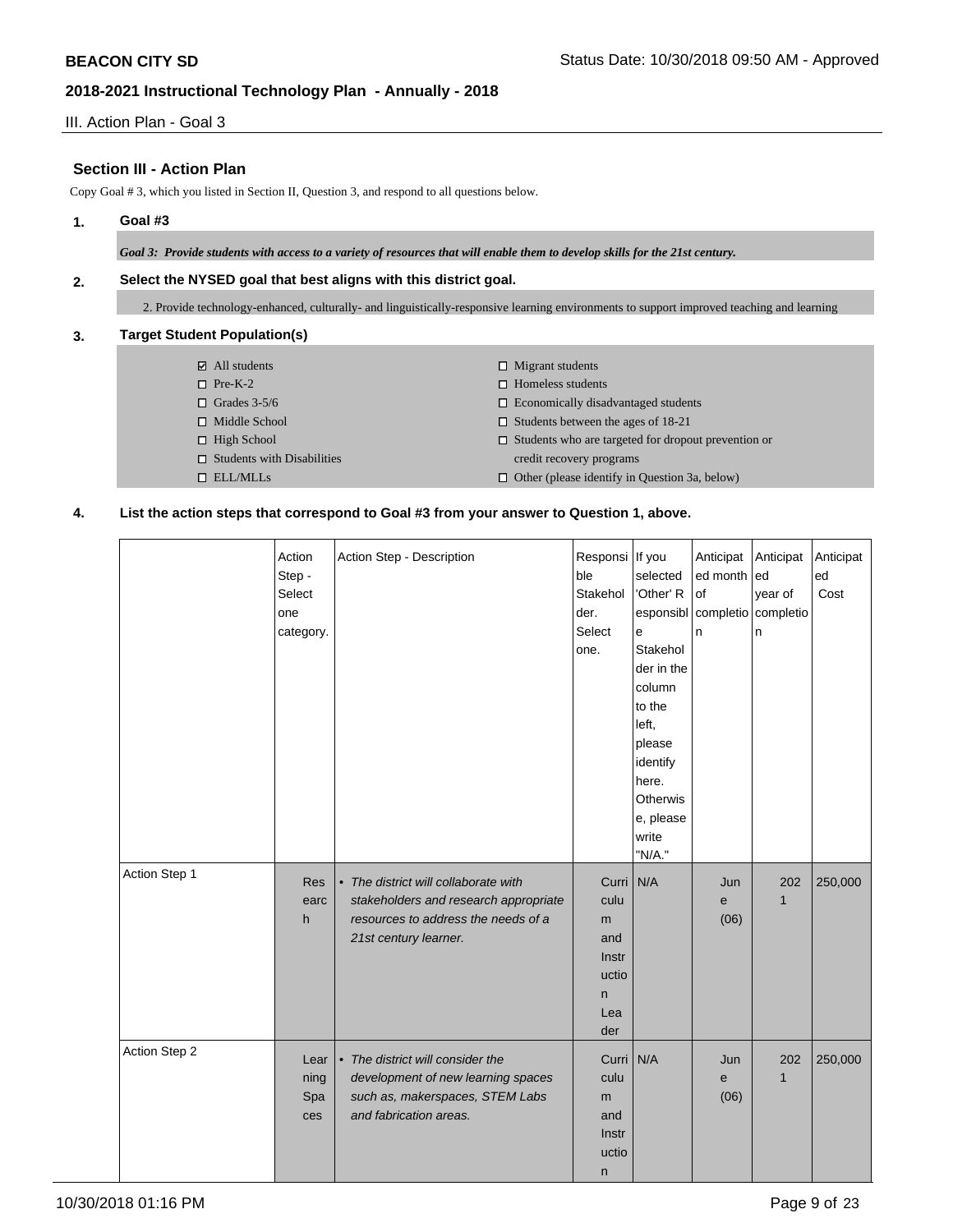III. Action Plan - Goal 3

|               | Action     | Action Step - Description                   | Responsi    | If you          | Anticipat                         | Anticipat | Anticipat |
|---------------|------------|---------------------------------------------|-------------|-----------------|-----------------------------------|-----------|-----------|
|               | Step -     |                                             | ble         | selected        | ed month ed                       |           | ed        |
|               | Select     |                                             | Stakehol    | 'Other' R       | of                                | year of   | Cost      |
|               | one        |                                             | der.        |                 | esponsibl   completio   completio |           |           |
|               | category.  |                                             | Select      | e               | n                                 | n         |           |
|               |            |                                             | one.        | Stakehol        |                                   |           |           |
|               |            |                                             |             | der in the      |                                   |           |           |
|               |            |                                             |             | column          |                                   |           |           |
|               |            |                                             |             |                 |                                   |           |           |
|               |            |                                             |             | to the          |                                   |           |           |
|               |            |                                             |             | left.           |                                   |           |           |
|               |            |                                             |             | please          |                                   |           |           |
|               |            |                                             |             | identify        |                                   |           |           |
|               |            |                                             |             | here.           |                                   |           |           |
|               |            |                                             |             | <b>Otherwis</b> |                                   |           |           |
|               |            |                                             |             | e, please       |                                   |           |           |
|               |            |                                             |             | write           |                                   |           |           |
|               |            |                                             |             | "N/A."          |                                   |           |           |
|               |            |                                             | Lea         |                 |                                   |           |           |
|               |            |                                             |             |                 |                                   |           |           |
|               |            |                                             | der         |                 |                                   |           |           |
| Action Step 3 | Prof       | • The district will have available staff to | Curri N/A   |                 | Jun                               | 202       | 250,000   |
|               | essi       | provide professional development to         | culu        |                 | e                                 | 1         |           |
|               | onal       | teachers and students on how to             | m           |                 | (06)                              |           |           |
|               | Dev        | properly utilize the available resources.   | and         |                 |                                   |           |           |
|               | elop       |                                             | Instr       |                 |                                   |           |           |
|               | men        |                                             | uctio       |                 |                                   |           |           |
|               | t          |                                             | n           |                 |                                   |           |           |
|               |            |                                             | Lea         |                 |                                   |           |           |
|               |            |                                             | der         |                 |                                   |           |           |
| Action Step 4 |            |                                             |             |                 |                                   |           |           |
|               | <b>Bud</b> | • The district will need to budget and      | <b>Busi</b> | N/A             | Jun                               | 202       | 250,000   |
|               | geti       | allocate resources toward the               | ness        |                 | e                                 | 1         |           |
|               | ng         | purchasing of the hardware, software        | Offic       |                 | (06)                              |           |           |
|               |            | and furnishings of these spaces.            | ial         |                 |                                   |           |           |

## **5. This question is optional.**

**If more action steps are needed, continue to list the action steps that correspond to Goal #3 from your answer to Question 1, above.**

|               | Action     | Action Step - Description | Responsi If you |            | Anticipat                     | Anticipat  | Anticipat |
|---------------|------------|---------------------------|-----------------|------------|-------------------------------|------------|-----------|
|               | Step -     |                           | ble             | selected   | ed month ed                   |            | ed        |
|               | Select     |                           | Stakehol        | 'Other' R  | lof                           | year of    | Cost      |
|               | one        |                           | der.            |            | esponsibl completio completio |            |           |
|               | category.  |                           | Select          | e          | n                             | In         |           |
|               |            |                           | one.            | Stakehol   |                               |            |           |
|               |            |                           |                 | der in the |                               |            |           |
|               |            |                           |                 | column     |                               |            |           |
|               |            |                           |                 | to the     |                               |            |           |
|               |            |                           |                 | left,      |                               |            |           |
|               |            |                           |                 | please     |                               |            |           |
|               |            |                           |                 | identify   |                               |            |           |
|               |            |                           |                 | here.      |                               |            |           |
| Action Step 5 | (No        | (No Response)             | (No             | (No        | (No                           | (No        | (No       |
|               | <b>Res</b> |                           | <b>Res</b>      | Respons    | <b>Res</b>                    | <b>Res</b> | Respons   |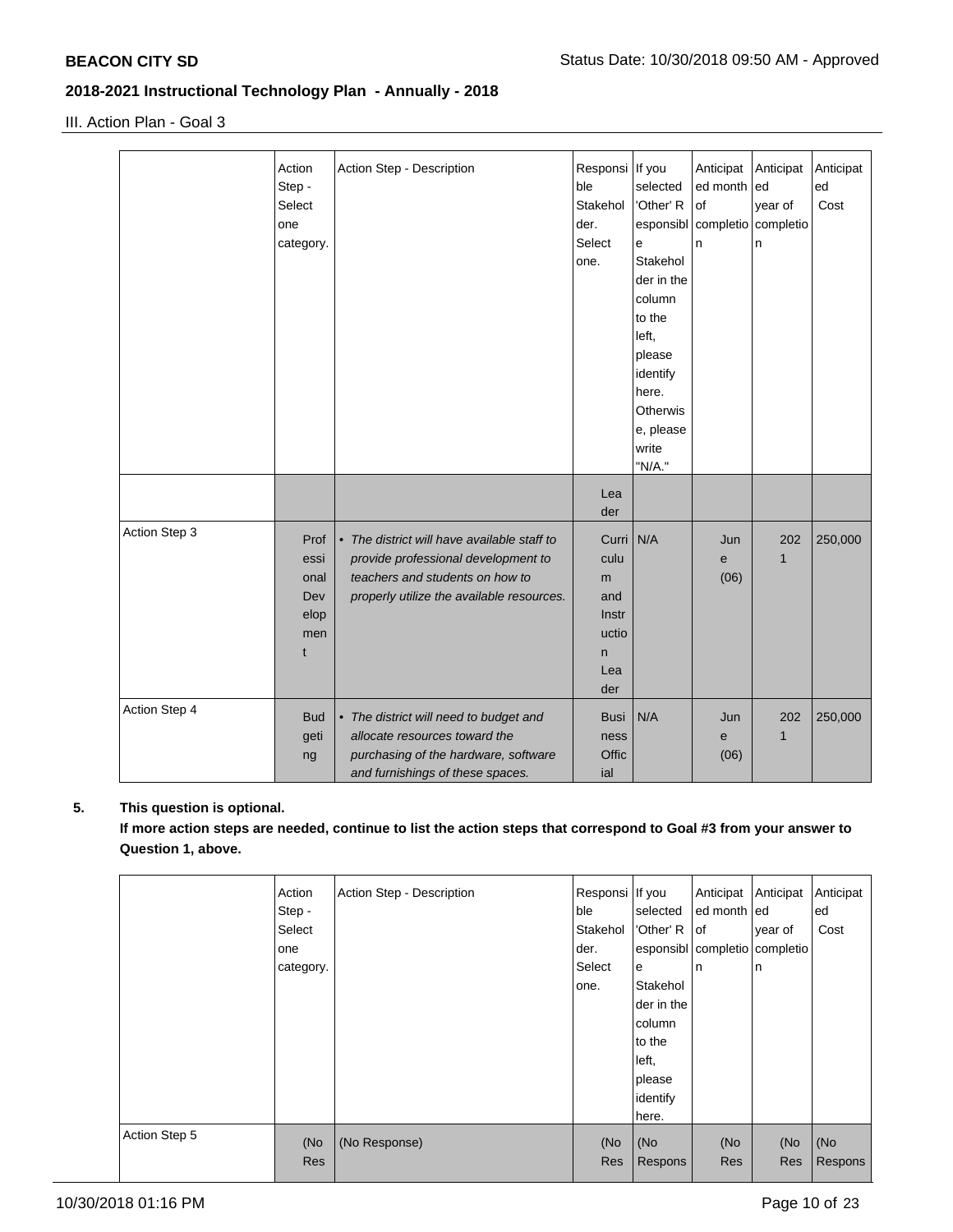III. Action Plan - Goal 3

|               | Action<br>Step -<br>Select<br>one<br>category. | Action Step - Description | Responsi   If you<br>ble<br>Stakehol<br>der.<br>Select<br>one. | selected<br>'Other' R<br>esponsibl<br>$\mathbf e$<br>Stakehol<br>der in the<br>column<br>to the<br>left,<br>please<br>identify<br>here. | Anticipat<br>ed month<br>of<br>completio<br>n | Anticipat<br>led<br>year of<br>completio<br>n | Anticipat<br>ed<br>Cost |
|---------------|------------------------------------------------|---------------------------|----------------------------------------------------------------|-----------------------------------------------------------------------------------------------------------------------------------------|-----------------------------------------------|-----------------------------------------------|-------------------------|
|               | pon<br>se)                                     |                           | pon<br>se)                                                     | e)                                                                                                                                      | pon<br>se)                                    | pon<br>se)                                    | e)                      |
| Action Step 6 | (No<br><b>Res</b><br>pon<br>se)                | (No Response)             | (No<br><b>Res</b><br>pon<br>se)                                | (No<br>Respons<br>e)                                                                                                                    | (No<br>Res<br>pon<br>se)                      | (No<br>Res<br>pon<br>se)                      | (No<br>Respons<br>e)    |
| Action Step 7 | (No<br><b>Res</b><br>pon<br>se)                | (No Response)             | (No<br><b>Res</b><br>pon<br>se)                                | (No<br>Respons<br>e)                                                                                                                    | (No<br>Res<br>pon<br>se)                      | (No<br><b>Res</b><br>pon<br>se)               | (No<br>Respons<br>e)    |
| Action Step 8 | (No<br><b>Res</b><br>pon<br>se)                | (No Response)             | (No<br><b>Res</b><br>pon<br>se)                                | (No<br>Respons<br>e)                                                                                                                    | (No<br>Res<br>pon<br>se)                      | (No<br>Res<br>pon<br>se)                      | (No<br>Respons<br>e)    |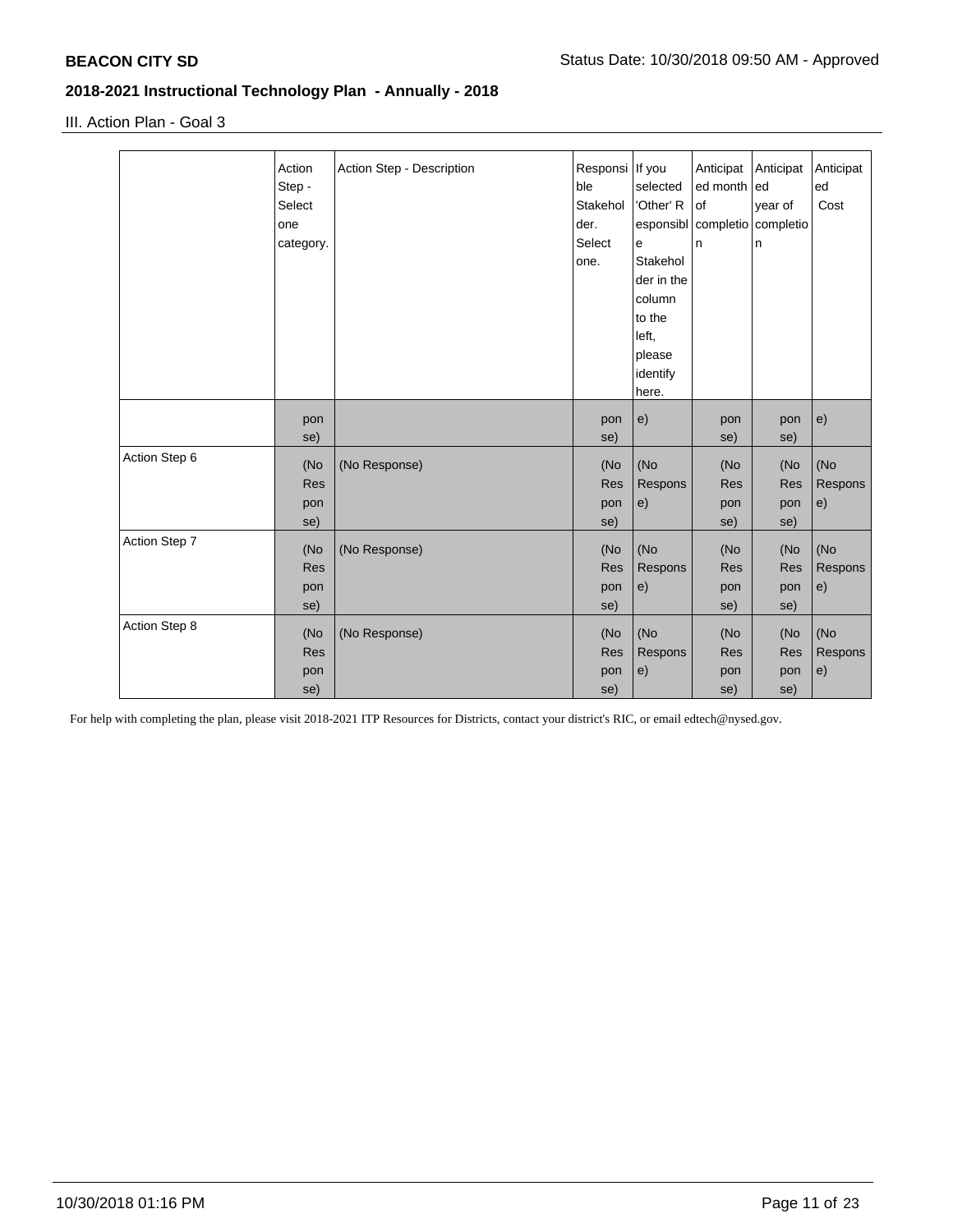### IV. NYSED Initiatives Alignment

### **Section IV - NYSED Initiatives Alignment**

- **1. Explain how the district use of instructional technology will serve as a part of comprehensive and sustained effort to support rigorous academic standards attainment and performance improvement for students.**
	- *• The district will use instructional technology to build and enhance students' foundational technology skills and then build upon these skills to foster student creativity and engagement through the use of technology. These skills will support rigorous academic standards and student improvement by preparing students to take standardized tests administered by NYSED and provide opportunities for students to become independent learners.*
- **2. Students with disabilities may be served through the use of instructional technology as well as assistive technology devices and services to ensure access to and participation in the general curriculum. Describe how instruction is differentiated using technology to support the individualized learning needs of this student group.**

*Instruction is differentiated using technology to support individual learning needs of this group as recommended through our relationship with our BOCES assistive technology specialists employing the utilization of text to speech, inverted color, text to braille, bookshare, and other software programs.* 

- **3. How does the district utilize technology to address the needs of Students with Disabilities to ensure equitable access to instruction, materials, and assessments? Check all that apply.**
	- Class lesson plans, materials, and assignment instructions are available to students and families for 'anytime, anywhere' access (such as through class website or learning management system).
	- Direct instruction is recorded and provided for students to access asynchronously (such as through a learning management system or private online video channel).
	- $\boxtimes$  Technology is used to provide additional ways to access key content, such as providing videos or other visuals to supplement verbal or written instruction or content.
	- Text to speech and/or speech to text software is utilized to provide increased support for comprehension of written or verbal language.
	- $\boxtimes$  Assistive technology is utilized.
	- Technology is used to increase options for students to demonstrate knowledge and skill.
	- Learning games and other interactive software are used to supplement instruction.
	- Other (please identify in Question 3a, below)
- **4. Please select the professional development that will be offered to teachers of Students with Disabilities that will enable them to differentiate learning and to increase their student language and content learning with the use of technology. Check all that apply.**
	- $\boxtimes$  Technology to support writers in the elementary classroom
	- $\Box$  Technology to support writers in the secondary classroom
	- $\Box$  Research, writing and technology in a digital world
	- $\square$  Enhancing children's vocabulary development with technology
	- $\boxtimes$  Reading strategies through technology for students with disabilities
	- $\boxtimes$  Choosing assistive technology for instructional purposes in the special education classroom
	- $\boxtimes$  Using technology to differentiate instruction in the special education classroom
- $\Xi$  Using technology to increase options for students with disabilities to demonstrate their knowledge and skills
- $\boxtimes$  Multiple ways of assessing student learning through technology
- Electronic communication and collaboration
- $\square$  Promotion of model digital citizenship and responsibility
- $\Xi$  Integrating technology and curriculum across core content areas
- $\Box$  Helping students with disabilities to connect with the world
- $\Box$  Other (please identify in Question 4a, below)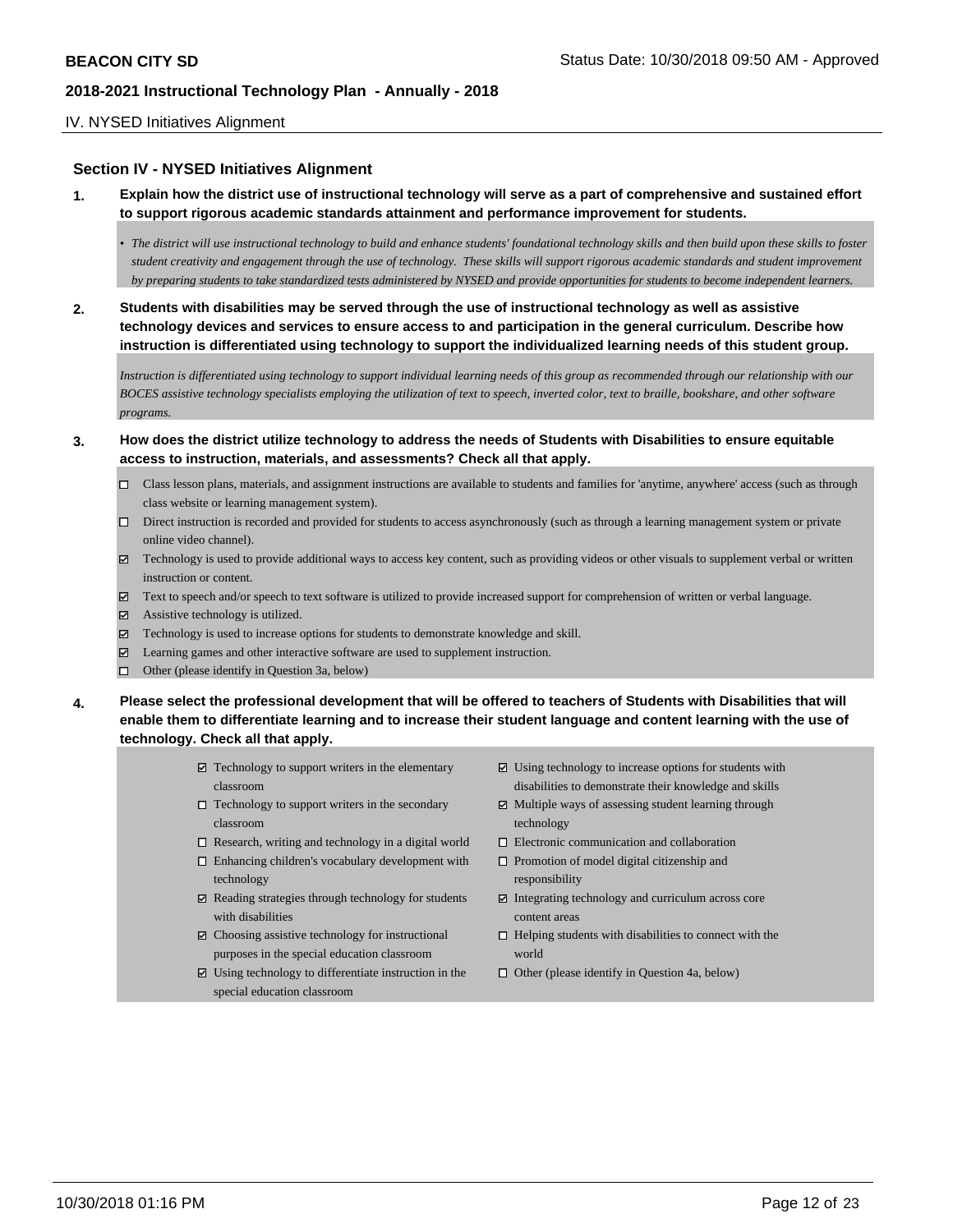### IV. NYSED Initiatives Alignment

**5. How does the district utilize technology to address the needs of English Language Learners/Multilingual Learners to ensure equitable access to instruction, materials, and assessments? Check all that apply.** 

- Class lesson plans, materials, and assignment instructions are available to students and families for 'anytime, anywhere' access (such as through class website or learning management system)
- $\square$  Direct instruction is recorded and provided for students to access asynchronously (such as through a learning management system or private online video channel).
- Technology is used to provide additional ways to access key content, such as providing videos or other visuals to supplement verbal or written instruction or content.
- Text to speech and/or speech to text software is utilized to provide increased support for comprehension of written or verbal language.
- Home language dictionaries and translation programs are provided through technology.
- Hardware that supports ELL/MLL student learning, such as home-language keyboards, translation pens, and/or interactive whiteboards, is utilized.
- Technology is used to increase options for students to demonstrate knowledge and skill, such as through the creation of a product or recording of an oral response.
- Learning games and other interactive software are used to supplement instruction.
- □ Other (please identify, in Question 5a, below)
- **6. The district's instructional technology plan addresses the needs of English Language Learners/Multilingual learners to ensure equitable access to instruction, materials, and assessments in multiple languages.**

Yes

#### **6a. If Yes, check one.**

In the 5 most spoken languages in the district

**6b. If 'Other' was selected in 6a, above, please explain here.**

#### (No Response)

- **7. Please select the professional development that will be offered to teachers of English language learners/multilingual learners that will enable them to differentiate learning and to increase their student language and content learning with the use of technology. Check all that apply.**
	- Technology to support writers in the elementary classroom
	- Technology to support writers in the Secondary classroom
	- $\Box$  Research, writing and technology in a digital word
	- Writing and technology workshop for teachers
	- □ Enhancing Children's Vocabulary Development with technology
	- □ Writer's workshop in the Bilingual classroom
	- $□$  Reading strategies for English Language Learners
	- Moving from learning letters to learning to read
	- The power of technology to support language acquisition
	- Using technology to differentiate instruction in the language classroom
- Multiple ways of assessing student learning through technology
- Electronic communication and collaboration
- $\blacktriangleright$  Promotion and model digital citizenship and responsibility
- $\blacktriangleright$  Integrating technology and curriculum across core content areas
- $\Box$  Web authoring tools
- $\Box$  Helping students connect with the world
- $\Box$  The interactive whiteboard and language learning
- $\square$  Use camera for documentation
- $\Box$  Other (please identify in Question 7a, below)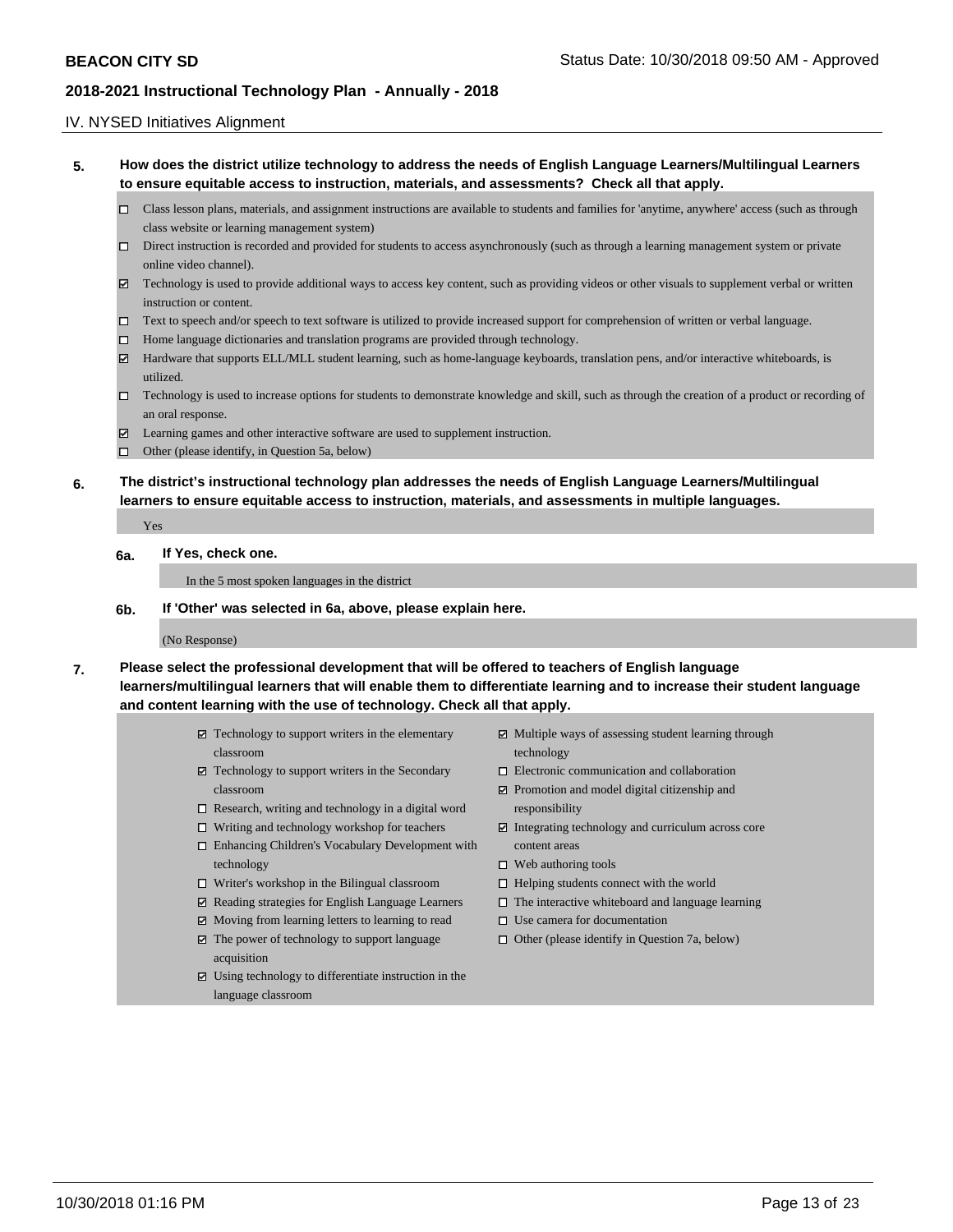### IV. NYSED Initiatives Alignment

| How does the district use instructional technology to facilitate culturally-responsive instruction and learning |
|-----------------------------------------------------------------------------------------------------------------|
| environments?                                                                                                   |

- The district uses instructional technology to strengthen relationships and connections with families to assist in building a culturally responsive learning environment to enhance student learning.
- The district uses instructional technology to facilitate classroom projects that involve the community.
- The district uses instructional technology to develop and organize coherent and relevant units, lessons, and learning tasks that build upon students' cultural backgrounds and experiences.
- The district uses instructional technology to assist in varying teaching approaches to accommodate diverse learning styles and language proficiencies.
- The district uses instructional technology to enable students to communicate and collaborate with students in different schools or districts in New York State, the United States, or with different countries.
- The district uses instructional technology to facilitate collaborative classroom projects among heterogeneous student groups.
- The district does not use instructional technology to facilitate culturally responsive instruction.
- $\Box$  Other (please identify in Question 8a, below)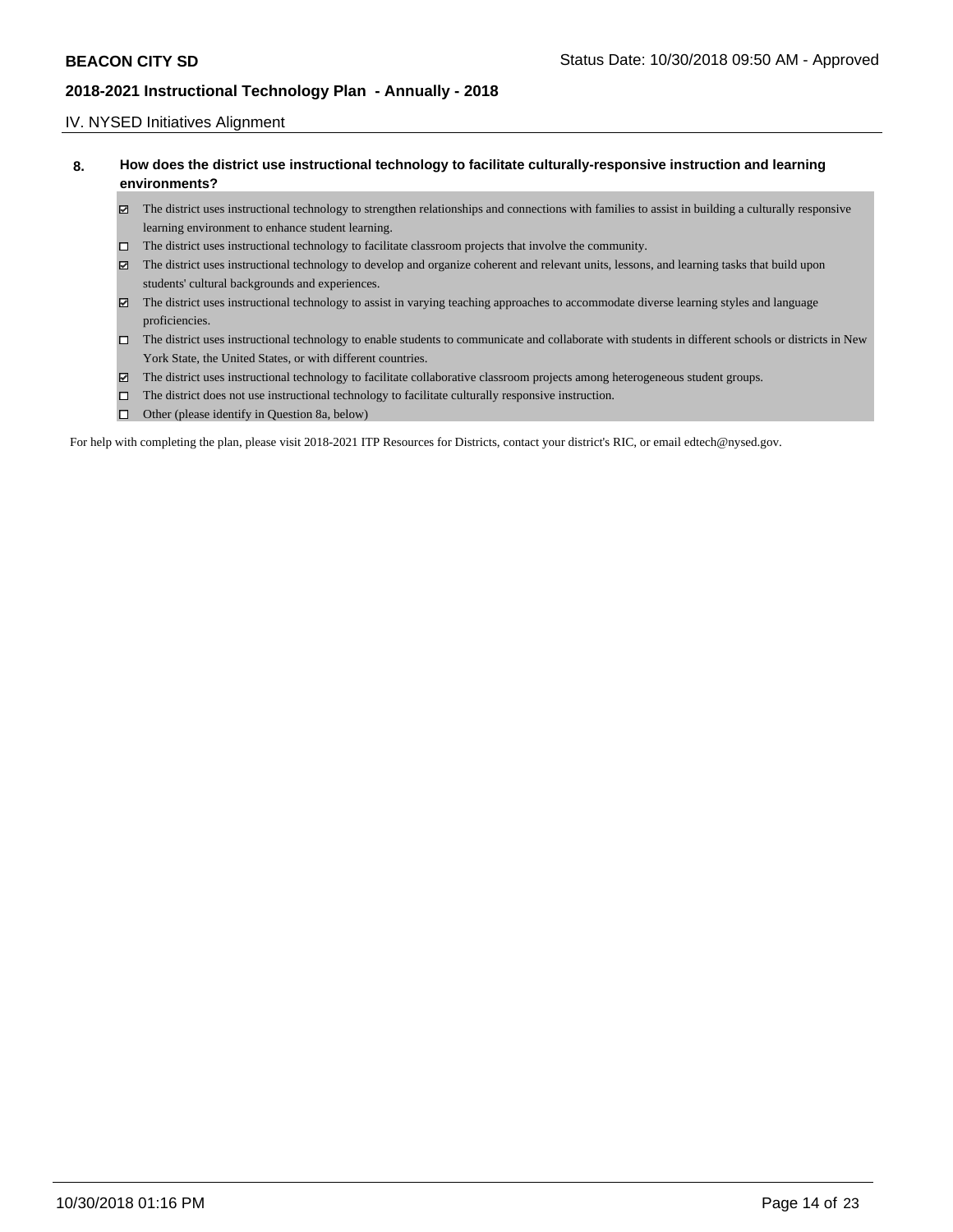V. Administrative Management Plan

# **Section V - Administrative Management Plan**

### **1. Staff Plan**

|                                | <b>Full-time Equivalent (FTE)</b> |
|--------------------------------|-----------------------------------|
| District Technology Leadership | 1.00                              |
| Instructional support          | 0.00                              |
| <b>Technical Support</b>       | 5.00                              |
| Totals:                        | 6.00                              |

## **2. Investment Plan**

|   | Anticipated Item or<br>Service. Select one per<br>row. | If you chose<br>'Other' Anticipated Item<br>or Service in the<br>column to the left,<br>please identify here.<br>Otherwise, please write<br>"N/A." | Estimated<br>Cost | Is Cost<br>One-time,<br>Annual, or<br>Both? | <b>Potential Funding</b><br>Source. May<br>check more than one<br>source per item.                                                                                                                                                                                                                                                                                                                | If you chose<br>'Other' Potential<br>Funding Source in the<br>column to the left,<br>please identify here.<br>Otherwise, please write<br>"N/A." |
|---|--------------------------------------------------------|----------------------------------------------------------------------------------------------------------------------------------------------------|-------------------|---------------------------------------------|---------------------------------------------------------------------------------------------------------------------------------------------------------------------------------------------------------------------------------------------------------------------------------------------------------------------------------------------------------------------------------------------------|-------------------------------------------------------------------------------------------------------------------------------------------------|
| 1 | Professional<br>Development                            | N/A                                                                                                                                                | 250,000           | Annu<br>al                                  | <b>BOCES Co-Ser</b><br>◻<br>purchase<br><b>District Operating</b><br>☑<br><b>Budget</b><br><b>District Public</b><br>◻<br><b>Bond</b><br>E-Rate<br>□<br>Grants<br>□<br>Instructional<br>□<br><b>Materials Aid</b><br>Instructional<br>◻<br><b>Resources Aid</b><br><b>Smart Schools</b><br>◻<br><b>Bond Act</b><br>Other (please<br>□<br>identify in next<br>column, to the<br>right)<br>N/A<br>◻ | N/A                                                                                                                                             |
| 2 | Staffing                                               | N/A                                                                                                                                                | 250,000           | Annu<br>al                                  | <b>BOCES Co-Ser</b><br>◻<br>purchase<br><b>District Operating</b><br>☑<br><b>Budget</b><br><b>District Public</b><br>◻<br><b>Bond</b><br>E-Rate<br>◻<br>Grants<br>◻<br>Instructional<br>◻<br><b>Materials Aid</b><br>Instructional<br>◻<br>Resources Aid<br><b>Smart Schools</b><br>□                                                                                                             | N/A                                                                                                                                             |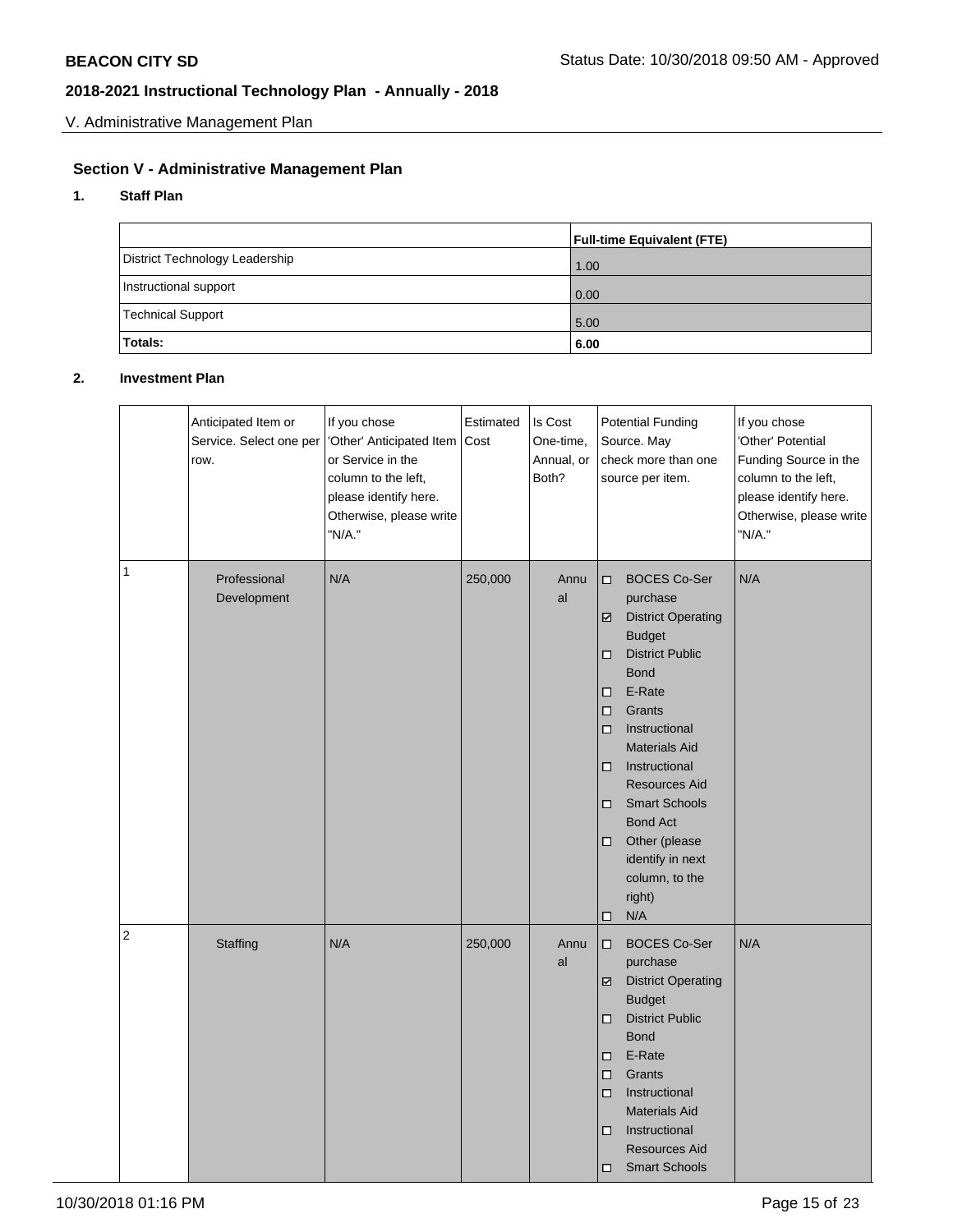# V. Administrative Management Plan

| <b>Bond Act</b><br>Other (please<br>◻<br>identify in next<br>column, to the<br>right)<br>N/A<br>◻<br>3<br>N/A<br>Network and<br>750,000<br><b>BOCES Co-Ser</b><br>N/A<br>Annu<br>☑<br>Infrastructure<br>al<br>purchase<br><b>District Operating</b><br>☑<br><b>Budget</b><br><b>District Public</b><br>◻<br><b>Bond</b><br>E-Rate<br>☑<br>$\Box$<br>Grants<br>Instructional<br>◻<br><b>Materials Aid</b><br>Instructional<br>□<br><b>Resources Aid</b><br><b>Smart Schools</b><br>☑<br><b>Bond Act</b><br>Other (please<br>◻<br>identify in next<br>column, to the<br>right)<br>N/A<br>◻<br>4<br><b>End User</b><br>N/A<br>250,001<br><b>BOCES Co-Ser</b><br>N/A<br>Annu<br>☑<br>al<br>purchase<br>Computing<br>District Operating<br>Devices<br><b>Budget</b><br><b>District Public</b><br>□<br><b>Bond</b><br>E-Rate<br>□<br>Grants<br>$\Box$<br>Instructional<br>$\Box$<br><b>Materials Aid</b><br>Instructional<br>□<br>Resources Aid<br>☑ Smart Schools<br><b>Bond Act</b><br>Other (please<br>□<br>identify in next<br>column, to the<br>right)<br>N/A<br>□ | Anticipated Item or<br>Service. Select one per<br>row. | If you chose<br>'Other' Anticipated Item<br>or Service in the<br>column to the left,<br>please identify here.<br>Otherwise, please write<br>"N/A." | Estimated<br>Cost | Is Cost<br>One-time,<br>Annual, or<br>Both? | <b>Potential Funding</b><br>Source. May<br>check more than one<br>source per item. | If you chose<br>'Other' Potential<br>Funding Source in the<br>column to the left,<br>please identify here.<br>Otherwise, please write<br>"N/A." |
|-------------------------------------------------------------------------------------------------------------------------------------------------------------------------------------------------------------------------------------------------------------------------------------------------------------------------------------------------------------------------------------------------------------------------------------------------------------------------------------------------------------------------------------------------------------------------------------------------------------------------------------------------------------------------------------------------------------------------------------------------------------------------------------------------------------------------------------------------------------------------------------------------------------------------------------------------------------------------------------------------------------------------------------------------------------------|--------------------------------------------------------|----------------------------------------------------------------------------------------------------------------------------------------------------|-------------------|---------------------------------------------|------------------------------------------------------------------------------------|-------------------------------------------------------------------------------------------------------------------------------------------------|
|                                                                                                                                                                                                                                                                                                                                                                                                                                                                                                                                                                                                                                                                                                                                                                                                                                                                                                                                                                                                                                                                   |                                                        |                                                                                                                                                    |                   |                                             |                                                                                    |                                                                                                                                                 |
|                                                                                                                                                                                                                                                                                                                                                                                                                                                                                                                                                                                                                                                                                                                                                                                                                                                                                                                                                                                                                                                                   |                                                        |                                                                                                                                                    |                   |                                             |                                                                                    |                                                                                                                                                 |
| Totals:<br>1,500,001                                                                                                                                                                                                                                                                                                                                                                                                                                                                                                                                                                                                                                                                                                                                                                                                                                                                                                                                                                                                                                              |                                                        |                                                                                                                                                    |                   |                                             |                                                                                    |                                                                                                                                                 |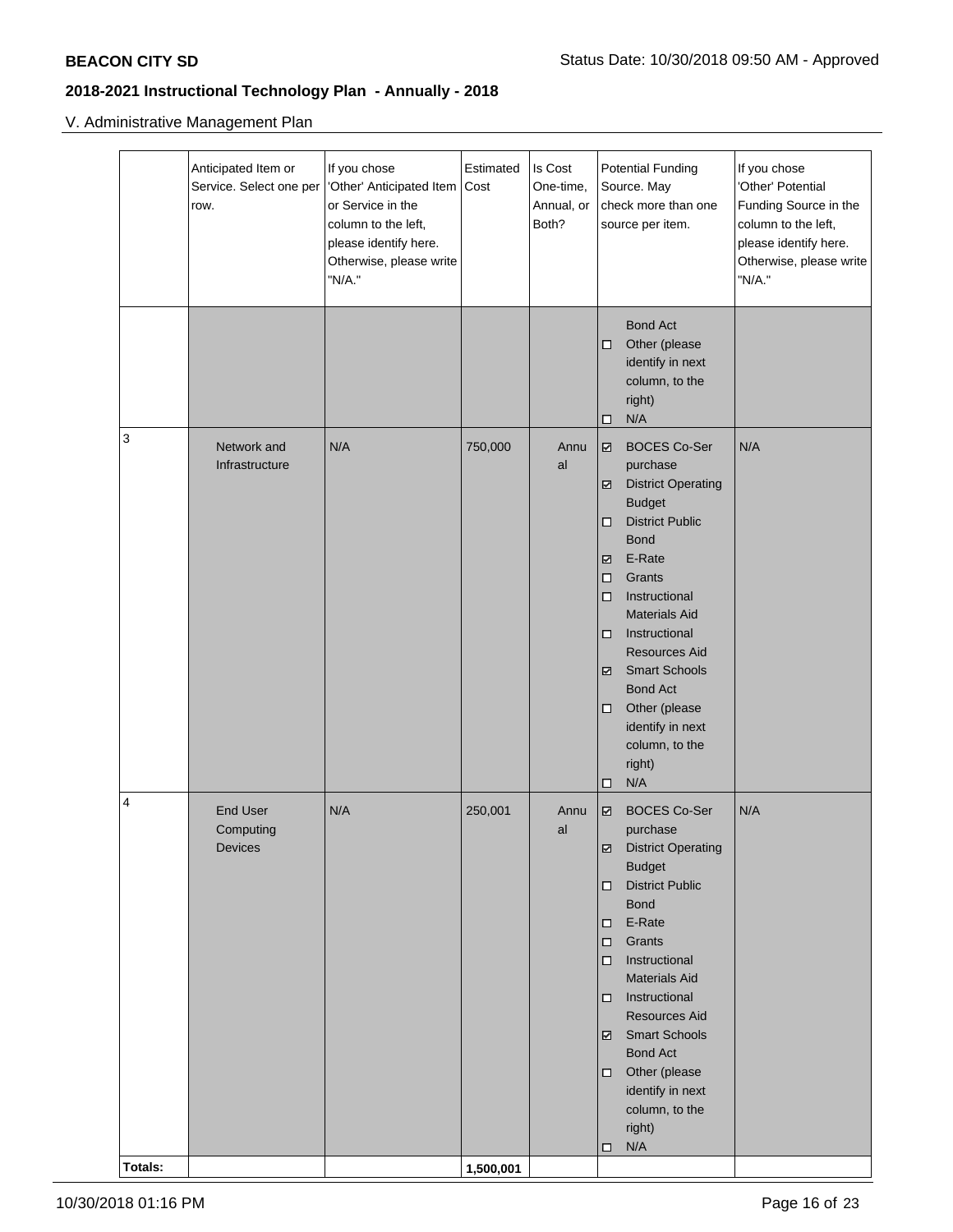V. Administrative Management Plan

**3. Has the school district provided for the loan of instructional computer hardware to students legally attending nonpublic schools pursuant to Education Law, section 754?**

Yes

**4. Please indicate whether or not the district has a public website.**

The district has a public website.

**4a. Provide the URL of the district's public website.**

https://www.beaconk12.org/

**5. Please indicate whether or not the district has assigned a specific person with responsibility for Information Security.**

Yes

**5a.**

**If 'Yes' was selected in Question 5 above, please identify the responsible person's title.**

Director of Technology

**6. Please indicate whether or not the district has assigned a specific person with responsibility for Information Privacy.**

Yes

**6a. If 'Yes' was selected in Question 6 above, please identify the responsible person's title.**

Director of Technology

**7. Has a district-wide information security and/or privacy audit ever been performed in the district?**

No

**8. Does the school district provide for educating minors about appropriate online behavior, including interacting with other individuals on social networking websites and in chat rooms?**

#### No

**9. Does the school district provide for educating minors about cyberbullying awareness and response?**

Yes

**10. Does the district have an Internet Safety Policy?**

Yes, and I will upload the policy.

**10a. Please upload the district's Internet Safety Policy.**

BCSDInternetSafetyPolicy.pdf

**11. Does the district have a Cyberbullying Policy?**

Yes, and I will upload the policy.

#### **11a. Please upload the district's Cyberbullying Policy.**

BCSDCyberbullyingPolicy.pdf

**12. Does the district have a Parents' Bill of Rights for Data Privacy and Security?**

No. The district does not have a Parents' Bill of Rights for Data Privacy and Security.

**13. Does the district have an information breach policy that addresses the district's planned response to an information breach?**

Yes, and I will upload the policy.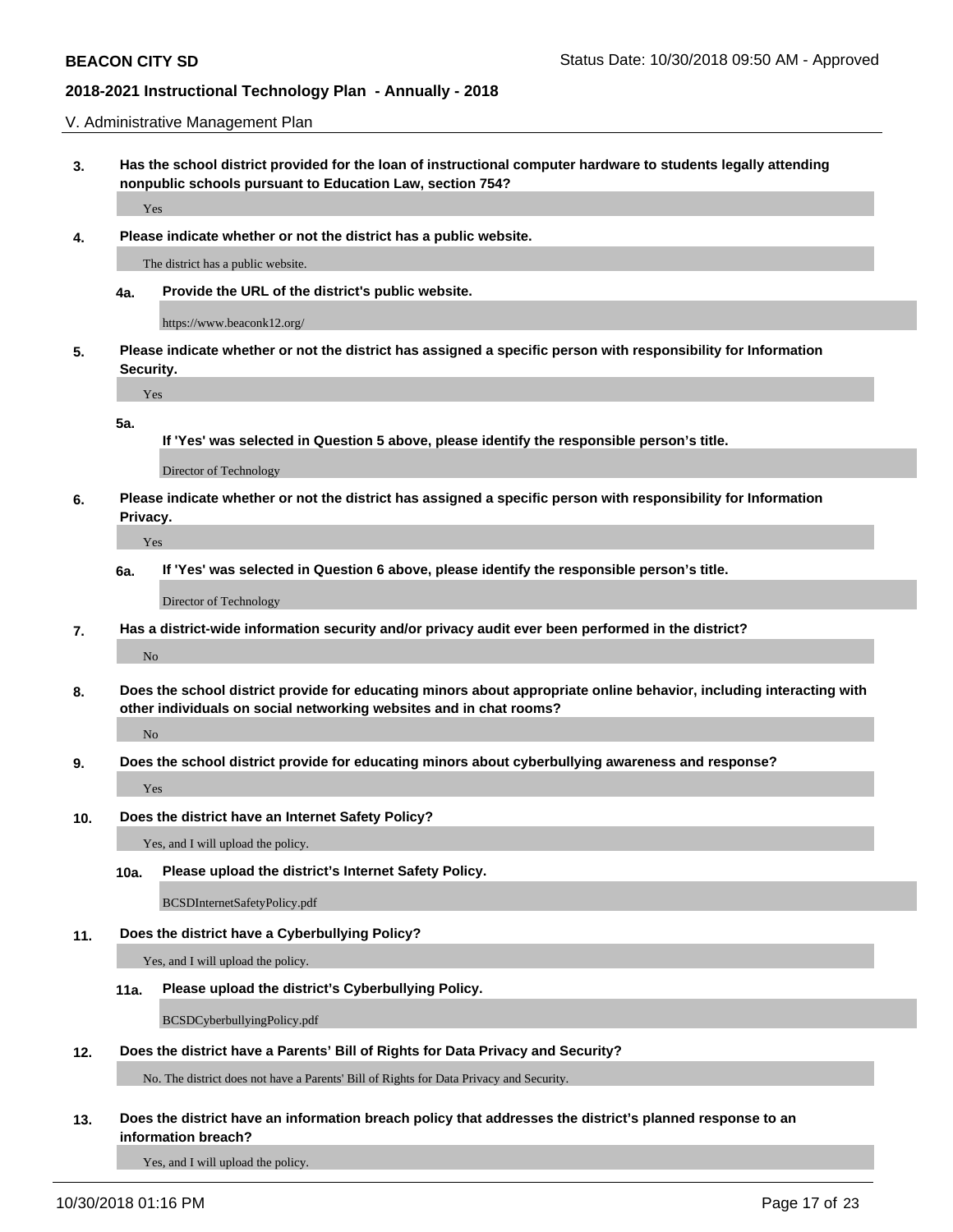V. Administrative Management Plan

## **13a. Please upload the policy that addresses the district's planned response to an information breach.**

BCSDBreachPolicy.pdf

## **14. Provide a direct link to the district's technology plan as posted on the district's website.**

https://www.beaconk12.org/Page/1512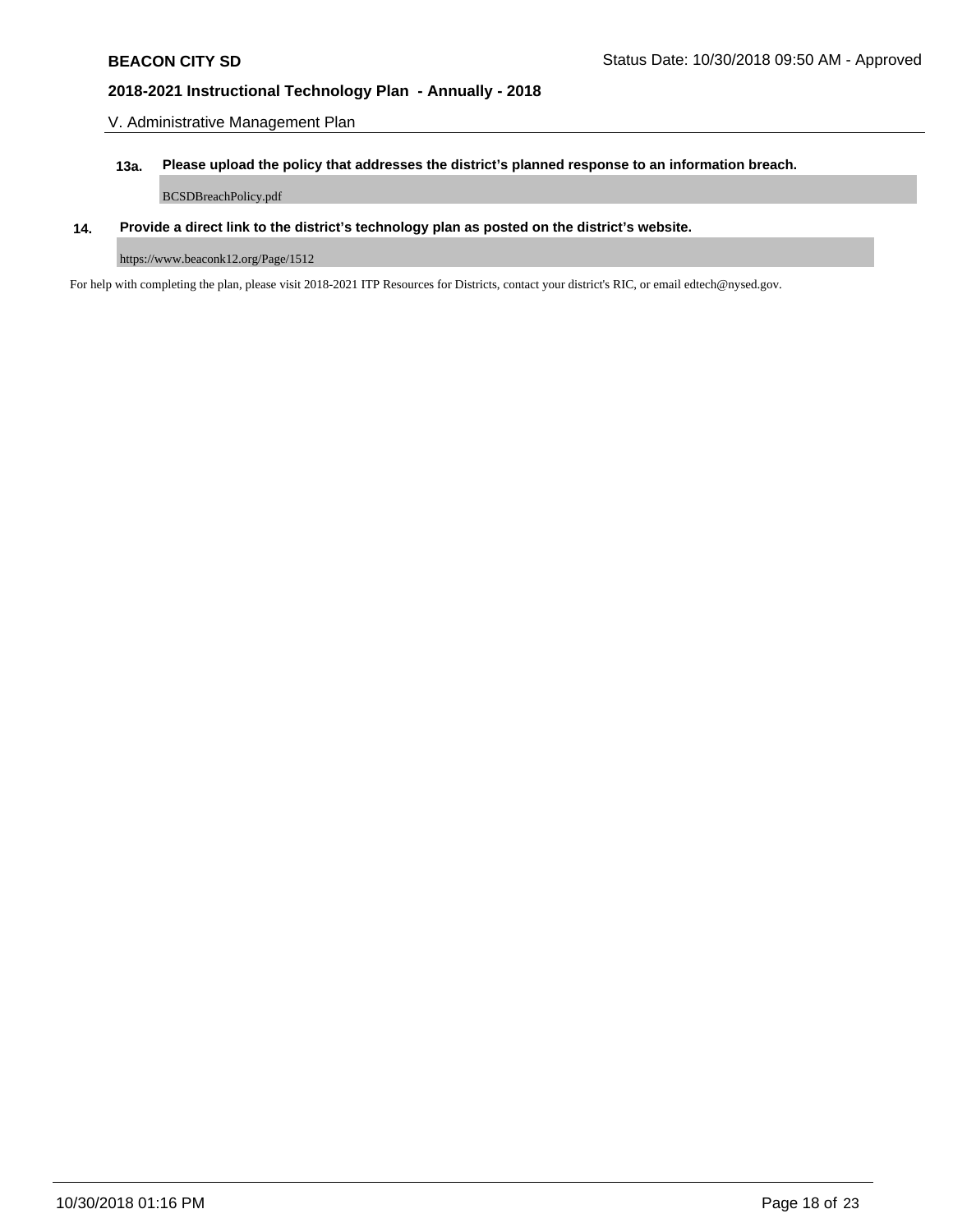VI - Sharing Innovative Educational Technology Programs

## **Sharing Innovative Educational Technology Programs**

- **1. Please choose one or more topics that reflect an innovative educational technology program that has been implemented for at least two years at a building or district level. Use 'Other' to share a category that is not on the list.**
	- □ Active Learning Spaces/Makerspaces
		-
		- $\Box$  Culturally Responsive Instruction with Technology
		- □ Device Planning and Implementation (1:1; BYOD)
		- Digital Citizenship
		- $\hfill\Box$  Infrastructure
		- □ OER and Digital Curriculum
		- □ Personalized Learning
		- □ Pilots and Proof of Concept
- □ Policy, Planning, and Leadership
- $\Box$  Privacy and Security
- □ Professional Learning
- □ Project-based Learning
- □ Other Topic A
- □ Other Topic B
- □ Other Topic C
- **2. Provide the name, title, and e-mail of the person to be contacted in order to obtain more information about the innovative program(s) at your district.**

| (No Response)<br>(No Response)<br>(No Response)<br><b>Active Learning</b><br>$\Box$<br>Spaces/Makerspac<br>es<br>Culturally<br>$\Box$<br>Responsive<br>Instruction with<br>Technology<br><b>Device Planning</b><br>$\Box$<br>and Implementation<br>(1:1, BYOD)<br>Digital Citizenship<br>□<br>Infrastructure<br>$\Box$<br>OER and Digital<br>П<br>Curriculum<br>Personalized<br>□<br>Learning<br>Pilots and Proof of<br>◻<br>Concept<br>Policy, Planning,<br>о<br>and Leadership<br>Privacy and<br>$\Box$<br>Security<br>Professional<br>◻<br>Learning<br>Project-based<br>◻<br>Learning<br>Other Topic A<br>$\Box$<br>Other Topic B<br>◻ |                              | <b>Name of Contact</b><br>person | <b>Title</b> | <b>E-mail address</b> | <b>Innovative Programs.</b><br>Check all that apply. |
|-------------------------------------------------------------------------------------------------------------------------------------------------------------------------------------------------------------------------------------------------------------------------------------------------------------------------------------------------------------------------------------------------------------------------------------------------------------------------------------------------------------------------------------------------------------------------------------------------------------------------------------------|------------------------------|----------------------------------|--------------|-----------------------|------------------------------------------------------|
|                                                                                                                                                                                                                                                                                                                                                                                                                                                                                                                                                                                                                                           | Please complete all columns. |                                  |              |                       |                                                      |
|                                                                                                                                                                                                                                                                                                                                                                                                                                                                                                                                                                                                                                           |                              |                                  |              |                       |                                                      |
|                                                                                                                                                                                                                                                                                                                                                                                                                                                                                                                                                                                                                                           |                              |                                  |              |                       |                                                      |
|                                                                                                                                                                                                                                                                                                                                                                                                                                                                                                                                                                                                                                           |                              |                                  |              |                       |                                                      |
|                                                                                                                                                                                                                                                                                                                                                                                                                                                                                                                                                                                                                                           |                              |                                  |              |                       |                                                      |
|                                                                                                                                                                                                                                                                                                                                                                                                                                                                                                                                                                                                                                           |                              |                                  |              |                       |                                                      |
|                                                                                                                                                                                                                                                                                                                                                                                                                                                                                                                                                                                                                                           |                              |                                  |              |                       |                                                      |
|                                                                                                                                                                                                                                                                                                                                                                                                                                                                                                                                                                                                                                           |                              |                                  |              |                       |                                                      |
|                                                                                                                                                                                                                                                                                                                                                                                                                                                                                                                                                                                                                                           |                              |                                  |              |                       |                                                      |
|                                                                                                                                                                                                                                                                                                                                                                                                                                                                                                                                                                                                                                           |                              |                                  |              |                       |                                                      |
|                                                                                                                                                                                                                                                                                                                                                                                                                                                                                                                                                                                                                                           |                              |                                  |              |                       |                                                      |
|                                                                                                                                                                                                                                                                                                                                                                                                                                                                                                                                                                                                                                           |                              |                                  |              |                       |                                                      |
|                                                                                                                                                                                                                                                                                                                                                                                                                                                                                                                                                                                                                                           |                              |                                  |              |                       |                                                      |
|                                                                                                                                                                                                                                                                                                                                                                                                                                                                                                                                                                                                                                           |                              |                                  |              |                       |                                                      |
|                                                                                                                                                                                                                                                                                                                                                                                                                                                                                                                                                                                                                                           |                              |                                  |              |                       |                                                      |
|                                                                                                                                                                                                                                                                                                                                                                                                                                                                                                                                                                                                                                           |                              |                                  |              |                       |                                                      |
|                                                                                                                                                                                                                                                                                                                                                                                                                                                                                                                                                                                                                                           |                              |                                  |              |                       |                                                      |
|                                                                                                                                                                                                                                                                                                                                                                                                                                                                                                                                                                                                                                           |                              |                                  |              |                       |                                                      |
|                                                                                                                                                                                                                                                                                                                                                                                                                                                                                                                                                                                                                                           |                              |                                  |              |                       |                                                      |
|                                                                                                                                                                                                                                                                                                                                                                                                                                                                                                                                                                                                                                           |                              |                                  |              |                       |                                                      |
|                                                                                                                                                                                                                                                                                                                                                                                                                                                                                                                                                                                                                                           |                              |                                  |              |                       | Other Topic C<br>◻                                   |

**3. If you want to list multiple contact points for the innovative programs above, please provide the names, titles, and e-mail addresses of the people to be contacted in order to obtain more information about the innovative program(s) at your district.**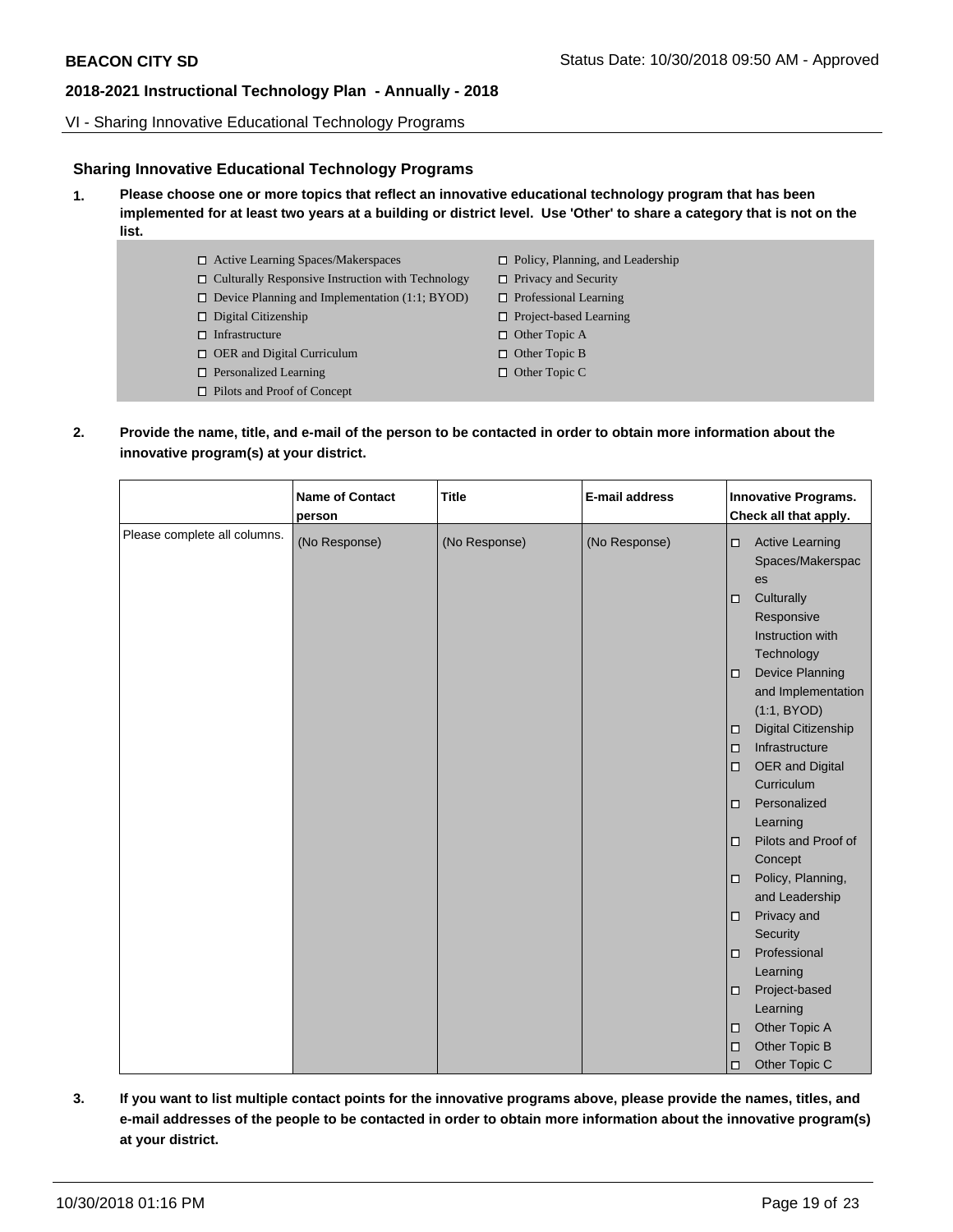VI - Sharing Innovative Educational Technology Programs

|                                | Name of Contact person | <b>Title</b>  | <b>E-mail address</b> | Innovative<br>Programs. Check<br>all that apply for<br>each contact name.                                                                                                                                                                                                                                                                                                                                                                                                                                                                                                |
|--------------------------------|------------------------|---------------|-----------------------|--------------------------------------------------------------------------------------------------------------------------------------------------------------------------------------------------------------------------------------------------------------------------------------------------------------------------------------------------------------------------------------------------------------------------------------------------------------------------------------------------------------------------------------------------------------------------|
| Please complete all<br>columns | (No Response)          | (No Response) | (No Response)         | <b>Active Learning</b><br>□<br>Spaces/Makers<br>paces<br>Culturally<br>□<br>Responsive<br>Instruction with<br>Technology<br>Device Planning<br>□<br>and<br>Implementation<br>(1:1, BYOD)<br>Digital<br>Citizenship<br>Infrastructure<br>□<br>OER and Digital<br>□<br>Curriculum<br>Personalized<br>□<br>Learning<br>Pilots and Proof<br>□<br>of Concept<br>Policy, Planning,<br>□<br>and Leadership<br>Privacy and<br>□<br>Security<br>Professional<br>□<br>Learning<br>Project-based<br>□<br>Learning<br>Other Topic A<br>◻<br>Other Topic B<br>□<br>Other Topic C<br>□ |
| Please complete all<br>columns | (No Response)          | (No Response) | (No Response)         | <b>Active Learning</b><br>□<br>Spaces/Makers<br>paces<br>Culturally<br>□<br>Responsive<br>Instruction with<br>Technology<br>Device Planning<br>□<br>and<br>Implementation<br>(1:1, BYOD)<br>Digital<br>$\Box$<br>Citizenship<br>Infrastructure<br>0<br>OER and Digital<br>$\Box$<br>Curriculum<br>Personalized<br>□.<br>Learning                                                                                                                                                                                                                                         |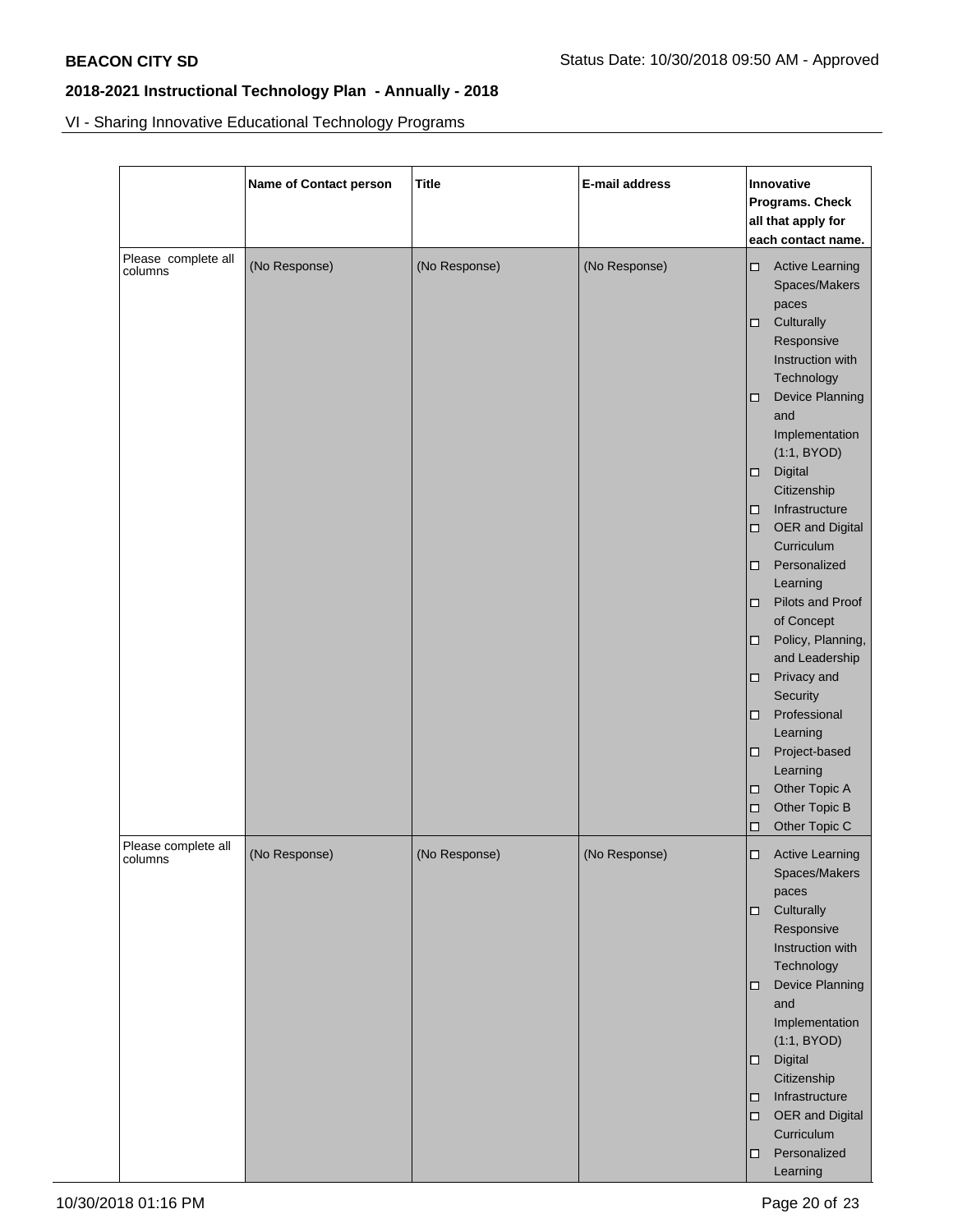VI - Sharing Innovative Educational Technology Programs

|                                | <b>Name of Contact person</b> | <b>Title</b>  | E-mail address | Innovative<br>Programs. Check<br>all that apply for<br>each contact name.                                                                                                                                                                                                                                                                                                                                                                                                                                                                                                            |
|--------------------------------|-------------------------------|---------------|----------------|--------------------------------------------------------------------------------------------------------------------------------------------------------------------------------------------------------------------------------------------------------------------------------------------------------------------------------------------------------------------------------------------------------------------------------------------------------------------------------------------------------------------------------------------------------------------------------------|
|                                |                               |               |                | Pilots and Proof<br>□<br>of Concept<br>Policy, Planning,<br>and Leadership<br>Privacy and<br>Security<br>Professional<br>Learning<br>Project-based<br>Learning<br>Other Topic A<br>о<br>Other Topic B<br>$\Box$<br>Other Topic C<br>□                                                                                                                                                                                                                                                                                                                                                |
| Please complete all<br>columns | (No Response)                 | (No Response) | (No Response)  | <b>Active Learning</b><br>□<br>Spaces/Makers<br>paces<br>Culturally<br>Responsive<br>Instruction with<br>Technology<br><b>Device Planning</b><br>□<br>and<br>Implementation<br>(1:1, BYOD)<br>Digital<br>$\Box$<br>Citizenship<br>Infrastructure<br>□<br>OER and Digital<br>о<br>Curriculum<br>Personalized<br>□<br>Learning<br>Pilots and Proof<br>□<br>of Concept<br>Policy, Planning,<br>□<br>and Leadership<br>Privacy and<br>□<br>Security<br>Professional<br>□<br>Learning<br>Project-based<br>□<br>Learning<br>Other Topic A<br>◻<br>Other Topic B<br>□<br>Other Topic C<br>□ |
| Please complete all<br>columns | (No Response)                 | (No Response) | (No Response)  | <b>Active Learning</b><br>□<br>Spaces/Makers<br>paces<br>Culturally<br>□<br>Responsive                                                                                                                                                                                                                                                                                                                                                                                                                                                                                               |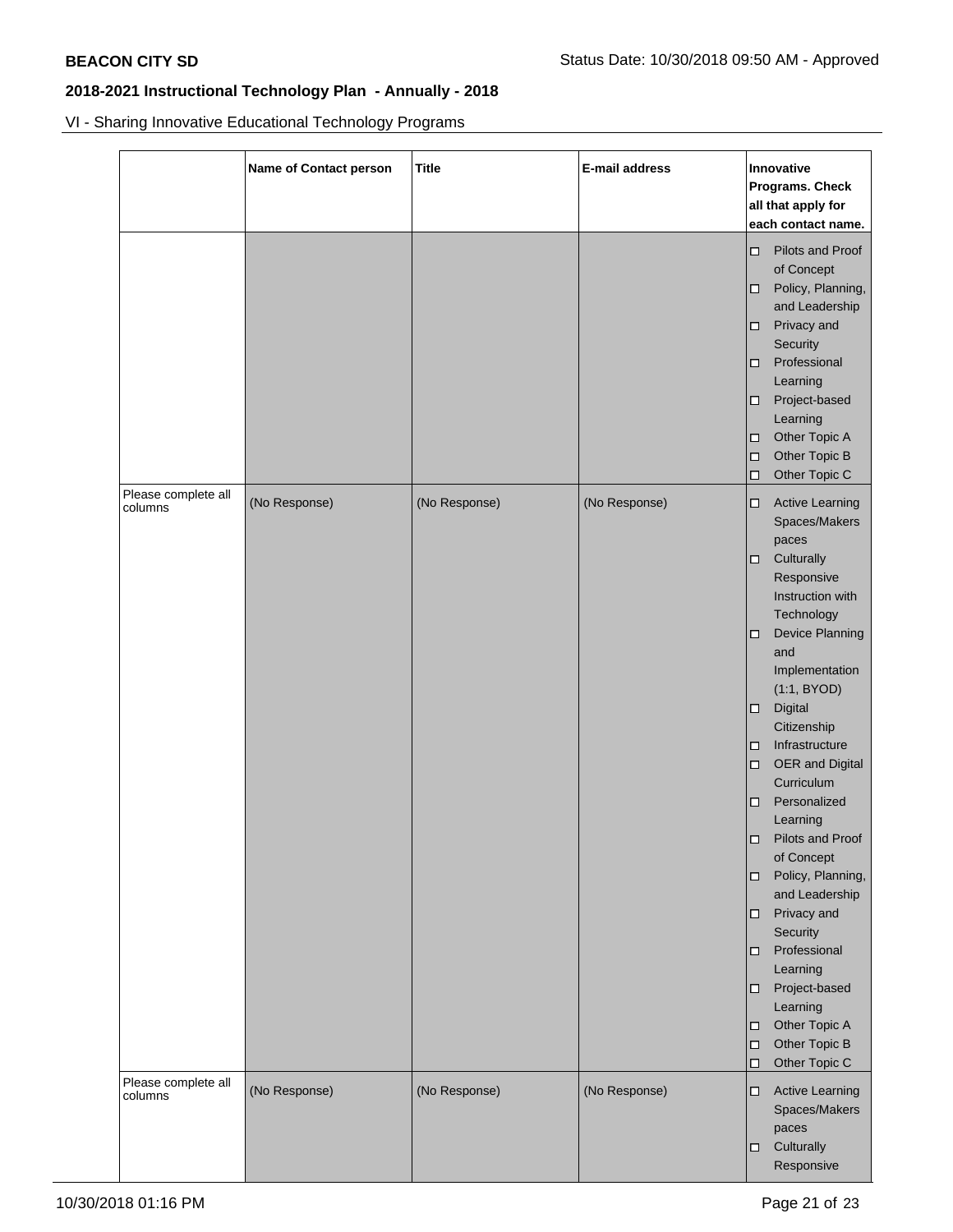VI - Sharing Innovative Educational Technology Programs

|                                | <b>Name of Contact person</b> | <b>Title</b>  | E-mail address | Innovative<br>Programs. Check<br>all that apply for<br>each contact name.                                                                                                                                                                                                                                                                                                                                                                                                                                   |
|--------------------------------|-------------------------------|---------------|----------------|-------------------------------------------------------------------------------------------------------------------------------------------------------------------------------------------------------------------------------------------------------------------------------------------------------------------------------------------------------------------------------------------------------------------------------------------------------------------------------------------------------------|
|                                |                               |               |                | Instruction with<br>Technology<br><b>Device Planning</b><br>□<br>and<br>Implementation<br>(1:1, BYOD)<br>Digital<br>□.<br>Citizenship<br>Infrastructure<br>□.<br>OER and Digital<br>0<br>Curriculum<br>Personalized<br>0<br>Learning<br>Pilots and Proof<br>$\Box$<br>of Concept<br>Policy, Planning,<br>□<br>and Leadership<br>Privacy and<br>□<br>Security<br>Professional<br>0<br>Learning<br>Project-based<br>□<br>Learning<br>Other Topic A<br>□<br>Other Topic B<br>$\Box$<br>Other Topic C<br>$\Box$ |
| Please complete all<br>columns | (No Response)                 | (No Response) | (No Response)  | <b>Active Learning</b><br>□<br>Spaces/Makers<br>paces<br>Culturally<br>□.<br>Responsive<br>Instruction with<br>Technology<br>Device Planning<br>□<br>and<br>Implementation<br>(1:1, BYOD)<br>Digital<br>$\Box$<br>Citizenship<br>Infrastructure<br>□<br>OER and Digital<br>$\Box$<br>Curriculum<br>Personalized<br>□<br>Learning<br>Pilots and Proof<br>0<br>of Concept<br>Policy, Planning,<br>0<br>and Leadership<br>Privacy and<br>□                                                                     |